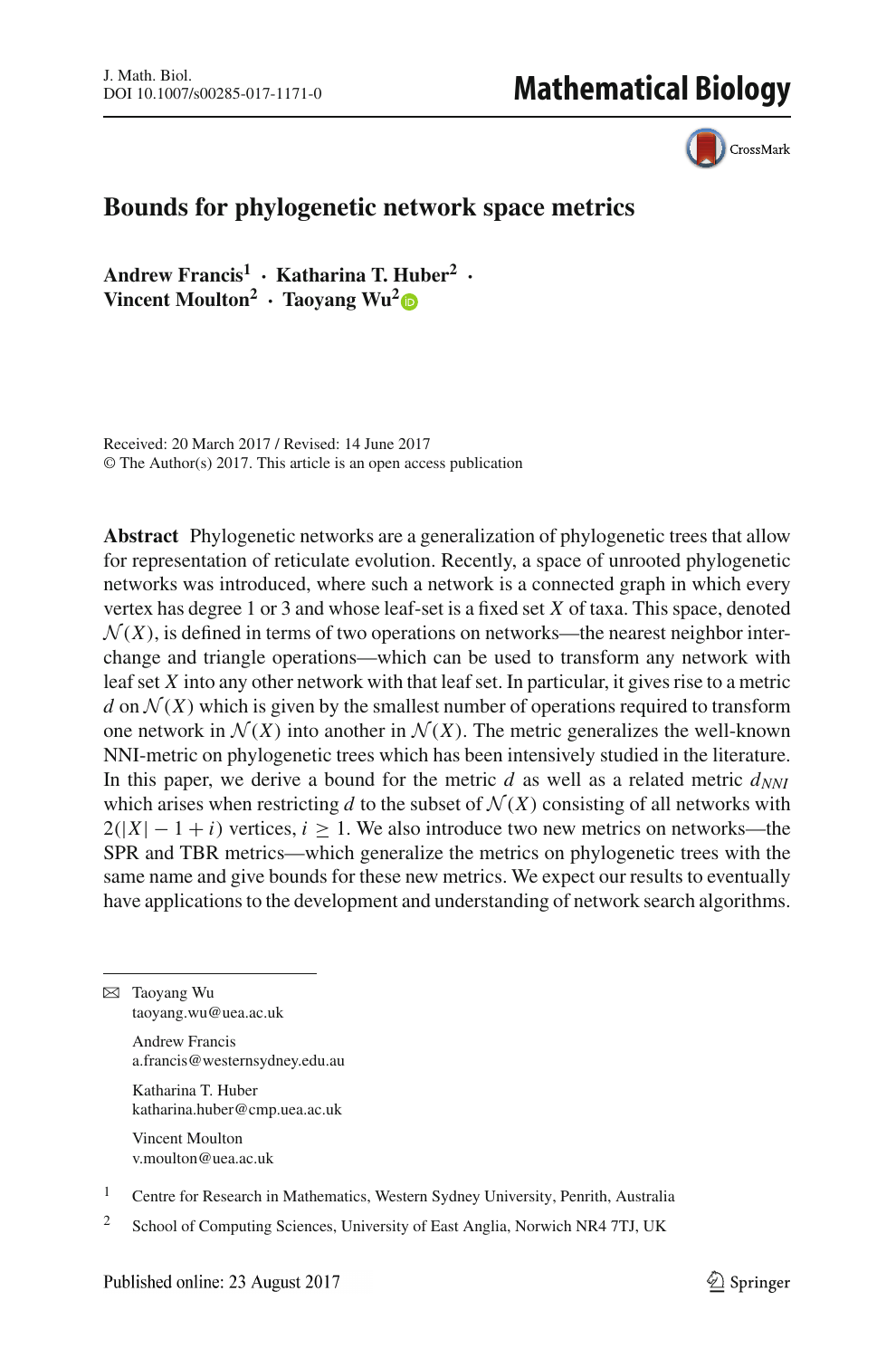**Keywords** Phylogenetic networks · Spaces of phylogenetic networks · Phylogenetic network metrics · Nearest-neighbor interchange (NNI) · Diameter

**Mathematics Subject Classification** 05C90 · 92D15

### <span id="page-1-1"></span>**1 Introduction**

Phylogenetic networks are a generalization of phylogenetic trees that are used to represent either non-tree-like evolutionary histories arising in organisms such as plants and bacteria, or uncertainty in evolutionary histories [\(Huson et al. 2010;](#page-19-0) [Steel 2016](#page-19-1)). Here we are interested in *unrooted* binary phylogenetic networks on a finite set *X* of taxa, or *networks* for short. These are connected graphs in which every vertex has degree 1 or 3 and whose leaf-set is *X* [\(Gambette et al. 2012\)](#page-19-2). An example of such a network is presented in Fig. [1\(](#page-1-0)i). Note that if a network is a tree (i.e. it has no cycles), then it is also known as a *phylogenetic tree*. Networks can be generated from biological data using software such as T-REX [\(Makarenkov 2001](#page-19-3)) and have been used, for example, to study the origin of genomes in eukaryotes [\(Rivera and Lake 2004](#page-19-4)).

Recently, it has been shown that it is possible to transform any network on a set *X* into any other network on the same set using a finite sequence of two types of operations [\(Huber et al. 2016b\)](#page-19-5). These operations are pictured in Fig. [1\(](#page-1-0)ii) and (iii), and are called *nearest neighbor interchange* (NNI) and *triangle* operations, respectively. Note that the NNI operation generalizes the operation with the same name which is used to compare phylogenetic trees [\(Robinson 1971\)](#page-19-6). In light of this result, as observed in [Huber et al.](#page-19-5) [\(2016b\)](#page-19-5), a space  $\mathcal{N}(X)$  of phylogenetic networks on *X* may be defined as follows. It is the graph with vertex set consisting of all networks on *X*, and edges corresponding to pairs of networks which differ by either one NNI operation or one triangle operation. Since we can transform any network in  $\mathcal{N}(X)$  into any other network in  $\mathcal{N}(X)$  using a finite sequence of NNI and triangle operations, it follows that the space  $\mathcal{N}(X)$  is connected.

The space  $\mathcal{N}(X)$  generalizes a discretized version of tree-space [\(Billera et al.](#page-19-7) [2001\)](#page-19-7), the graph with vertex set consisting of all phylogenetic trees on *X* with edges corresponding to pairs of trees which differ by one NNI operation. Indeed, it actually contains tree-space (on *X*) as a subspace as we shall now explain. For  $i \geq 0$ , we



<span id="page-1-0"></span>**Fig. 1** (i) Example of a phylogenetic network on the set  $X = \{1, 2, 3, 4, 5\}$ . This network is in tier 3, because it has  $n = 14$  vertices and  $\ell = 5$  leaves, and  $14 = 2(5 + 3 - 1)$ . It has two blobs. (ii) An NNI operation on adjacent degree three vertices, changing a path  $v_1$ ,  $v_2$ ,  $v_3$ ,  $v_4$  to  $v_1$ ,  $v_3$ ,  $v_2$ ,  $v_4$ . (iii) The triangle operation that shifts between tiers  $\mathcal{N}_i(x)$  and  $\mathcal{N}_{i+1}(X), i \geq 0$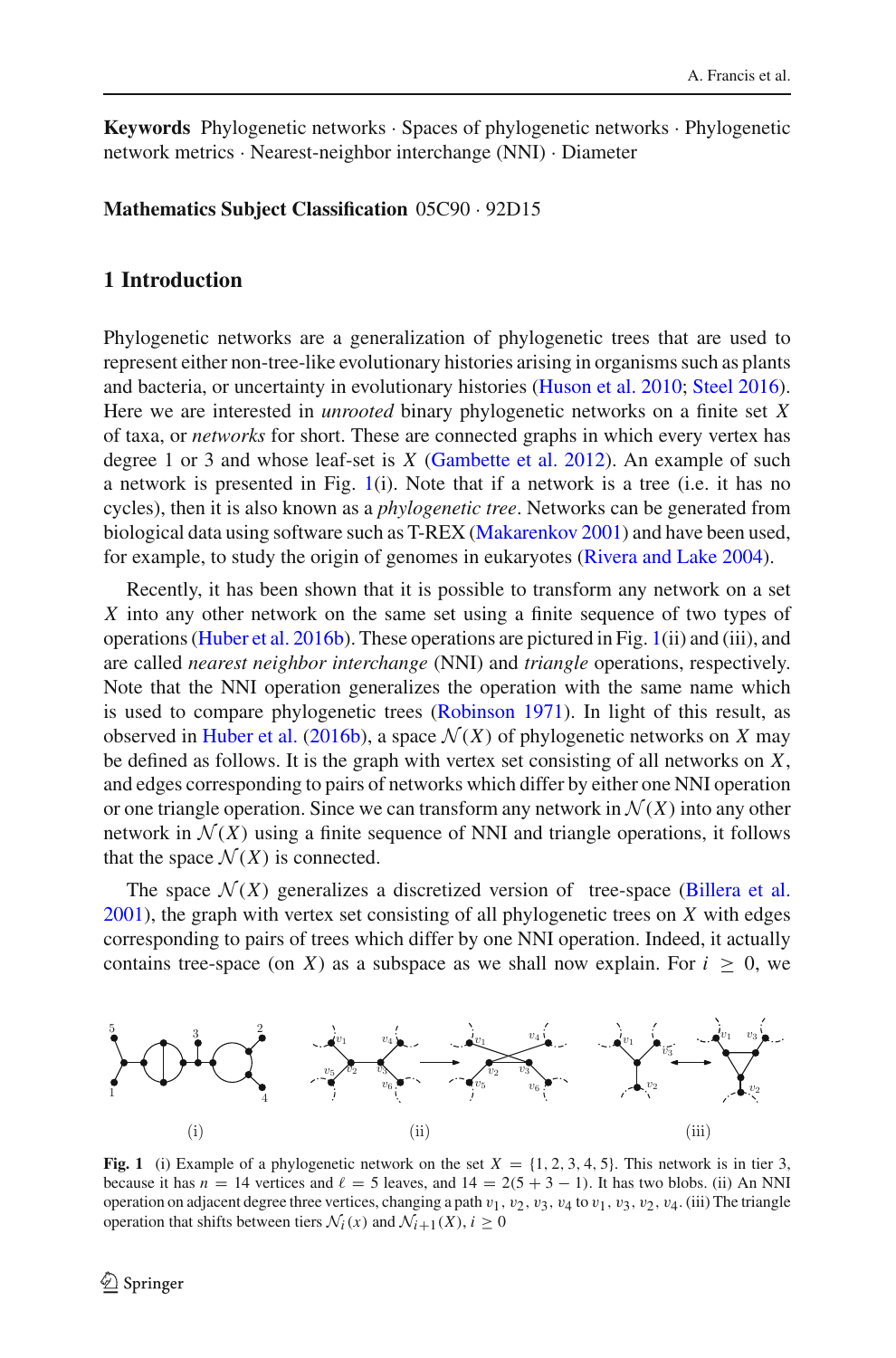let  $\mathcal{N}_i(X)$  denote the set of all *tier i* networks on *X*, that is, all networks on *X* with  $2(|X| - 1 + i)$  vertices. A tier 3 example is shown in Fig. [1\(](#page-1-0)i). Clearly the space  $\mathcal{N}(X)$ is the disjoint union of the  $\mathcal{N}_i(X)$  taken over  $i \geq 0$ . Moreover,  $\mathcal{N}_0(X)$  is precisely the set of phylogenetic trees on *X*, and  $\mathcal{N}_1(X)$  is the set of unicyclic networks on *X* (see, e.g. [Semple and Steel 2006](#page-19-8)). Each  $\mathcal{N}_i(X)$  is a connected subgraph of  $\mathcal{N}(X)$ , where the edges correspond only to NNI operations [\(Huber et al. 2016b](#page-19-5)), so that tree-space is a subspace of  $\mathcal{N}(X)$ .

Tree-space is equipped with the *NNI metric*  $d_{NNI}$ , which for any two trees *T* and *T'* contained in it is defined to be the minimum number of NNI operations required to transform *T* into *T* . The NNI metric has been intensively studied in the literature (see e.g. [DasGupta et al. 1997\)](#page-19-9), and its properties have important consequences for tree search algorithms. One such property is the diameter of tree space, where the *diameter*  $\Delta(D)$  of a metric *D* on a set *Y* is its maximum value taken over all pairs of elements in *Y*. In [Li et al.](#page-19-10) [\(1996\)](#page-19-10) it is shown that, for  $\ell = |X| \geq 3$ , the diameter of  $d_{NN}$ satisfies

$$
(\ell-4)/2\log[(2\sqrt{2}/3e)(\ell-2)] \leq \Delta(d_{NNI}) \leq \ell \log(\ell) + O(\ell).
$$

The second bound improved on an  $O(\ell^2)$  upper bound given by [Robinson](#page-19-6) [\(1971\)](#page-19-6).

Network spaces are equipped with metrics which naturally generalize the NNImetric on trees. In particular, for *N*,  $N' \in \mathcal{N}_i(X)$  (or, more generally, *N*,  $N' \in \mathcal{N}(X)$ ), we define the distance  $d_{NNI}(N, N')$  (the distance  $d_{\mathcal{N}(X)}(N, N')$ ) to be the minimal number of NNI operations (respectively, NNI and triangle operations) to transform *N* into *N'*. In this paper, we focus on giving bounds on the diameter of  $d_{NNI}$  of  $\mathcal{N}_i(X)$ , and upper bounds for  $d_{\mathcal{N}(X)}(N, N')$  for any  $N, N' \in \mathcal{N}(X)$ . Note that  $d_{NNI}$  is bounded on  $\mathcal{N}_i(X)$  (since  $|\mathcal{N}_i(X)|$  is finite), whereas  $d_{\mathcal{N}(X)}$  can become arbitrarily large on  $\mathcal{N}(X)$ . Hence it only makes sense to consider diameter bounds for the metric  $d_{NNI}$  on  $\mathcal{N}_i(X)$ . As with tree-space, we expect that our results could eventually prove useful for network construction algorithms.

We now summarize the contents of this paper. After presenting some preliminaries in the next section, in Sect. [3](#page-5-0) we begin by introducing a family of phylogenetic networks that we call "echidna" networks.We then exploit properties of these networks in Sect. [4,](#page-9-0) together with results on graph grammars in [Sleator et al.](#page-19-11) [\(1992\)](#page-19-11), to give a lower bound for the diameter of the metric  $d_{NNI}$  on  $\mathcal{N}_i(X)$  (see Theorem [2\)](#page-10-0). An upper bound for the same diameter is then derived in Sect. [5](#page-11-0) (see Theorem [3\)](#page-13-0). To derive this bound, we exploit properties of Hamiltonian paths in the graph that arises from a network by removing its leaves and their adjacent edges. Using our upper bound on  $d_{NNI}$ , we also derive an upper bound for  $d_{\mathcal{N}(X)}(N, N')$  for any  $N, N' \in \mathcal{N}(X)$  (see Corollary [4\)](#page-14-0).

In Sect. [6,](#page-14-1) we define SPR and TBR operations on networks. These operations generalize the NNI operation, as well as the well-known subtree prune and regraft (SP[R\)](#page-19-12) [and](#page-19-12) [tree](#page-19-12) [bisection](#page-19-12) [and](#page-19-12) [reconnection](#page-19-12) [\(TBR\)](#page-19-12) [operations](#page-19-12) [on](#page-19-12) [trees](#page-19-12) [\(cf.](#page-19-12) Allen and Steel [2001\)](#page-19-12). The SPR and TBR operations allow parts of a network to be chopped off and reconnected somewhere onto the resulting network, in contrast to the NNI and triangle operations which are local in nature. In Sect. [7,](#page-16-0) we derive bounds for the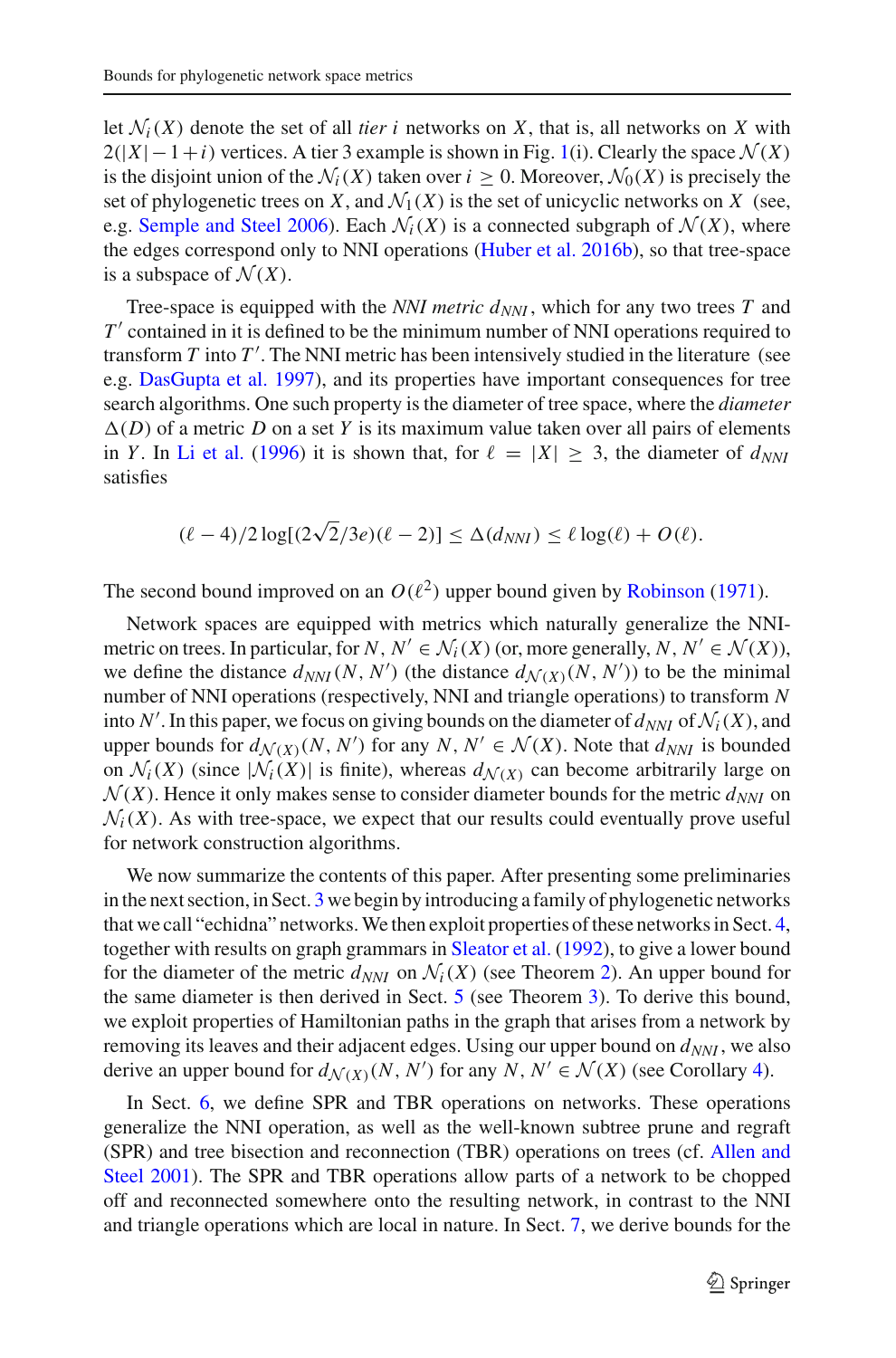diameter of the SPR and TBR metrics on the set on  $\mathcal{N}_i(X)$ . We conclude in Sect. [8](#page-18-0) with a discussion of some possible future directions.

# <span id="page-3-0"></span>**2 Preliminaries**

For us, graphs contain no parallel edges (edges with the same pair of end vertices), and no loops (edges with one vertex as both end vertices). This means that edges are uniquely determined by a pair of vertices  $\{v, w\}$  with  $v \neq w$ .

Suppose throughout that *X* is a finite set with  $|X| \geq 3$ . A *phylogenetic network* on leaf-set *X* (or a network (on *X*), for short) is a connected graph in which every vertex has degree 3 or degree 1, and in which the vertices of degree 1 are labelled by the elements of  $X$  (e.g. Fig. [1\(](#page-1-0)i)). This means that a phylogenetic network is essentially a cubic graph (a graph in which every vertex has degree 3) with leaves attached. It also means that phylogenetic networks for us are *unrooted*, so that edges have no implicit direction.

Write  $V(N)$  for the set of vertices in N and  $E(N)$  for the set of edges of N. We will reserve *n* for the number of vertices in the network,  $n := |V(N)|$ .

The concept of the *tier* of a network on *X* will be important for this paper, and has been defined in Sect. [1](#page-1-1) (following [Huber et al. 2016b](#page-19-5)). It is also known as the *reticulation number* of a network, because it is the number of edges one must remove from it for it to become a phylogenetic tree on *X* (Lemma [3\)](#page-11-1).

A *cut-edge*, or *bridge*, of a network is an edge whose removal disconnects the graph. A cut-edge is *trivial* if one of the connected components induced by the cut-edge is a vertex and *non-trivial* otherwise. A*simple* network is one whose cut-edges are all trivial (so note, for instance, that trees on more than two leaves are *not* simple networks). A *blob* is a maximal subgraph of a network that has no cut-edge (i.e. a "biconnected component", also known as a "block"), and that is not a vertex [\(Gambette et al. 2012](#page-19-2)).

There are several numbers associated with a network that will be widely used in this paper. The first, *n*, has already been mentioned:  $n = |V(N)|$ . Others are the size of the leaf-set,  $\ell := |X|$ , and the tier of the network, which is a non-negative integer and which we will usually denote *i*. These three variables are related by the following equation, as stated in the Introduction:

$$
n=2(\ell+i-1).
$$

In this paper we will consider networks that we call *pseudo-Hamiltonian*: networks that contain a cycle that passes through every non-leaf vertex. Note that every pseudo-Hamiltonian network is simple, but not vice versa. One can construct simple graphs that are not pseudo-Hamiltonian, by for instance taking a cubic graph that is not Hamiltonian, and adding some leaves to it.

The nearest-neighbour interchange (NNI) is a local operation, initially defined for phylogenetic trees, that is important for moving around tree-space in search algorithms. Such algorithms are vital for estimating phylogenetic trees using likelihood or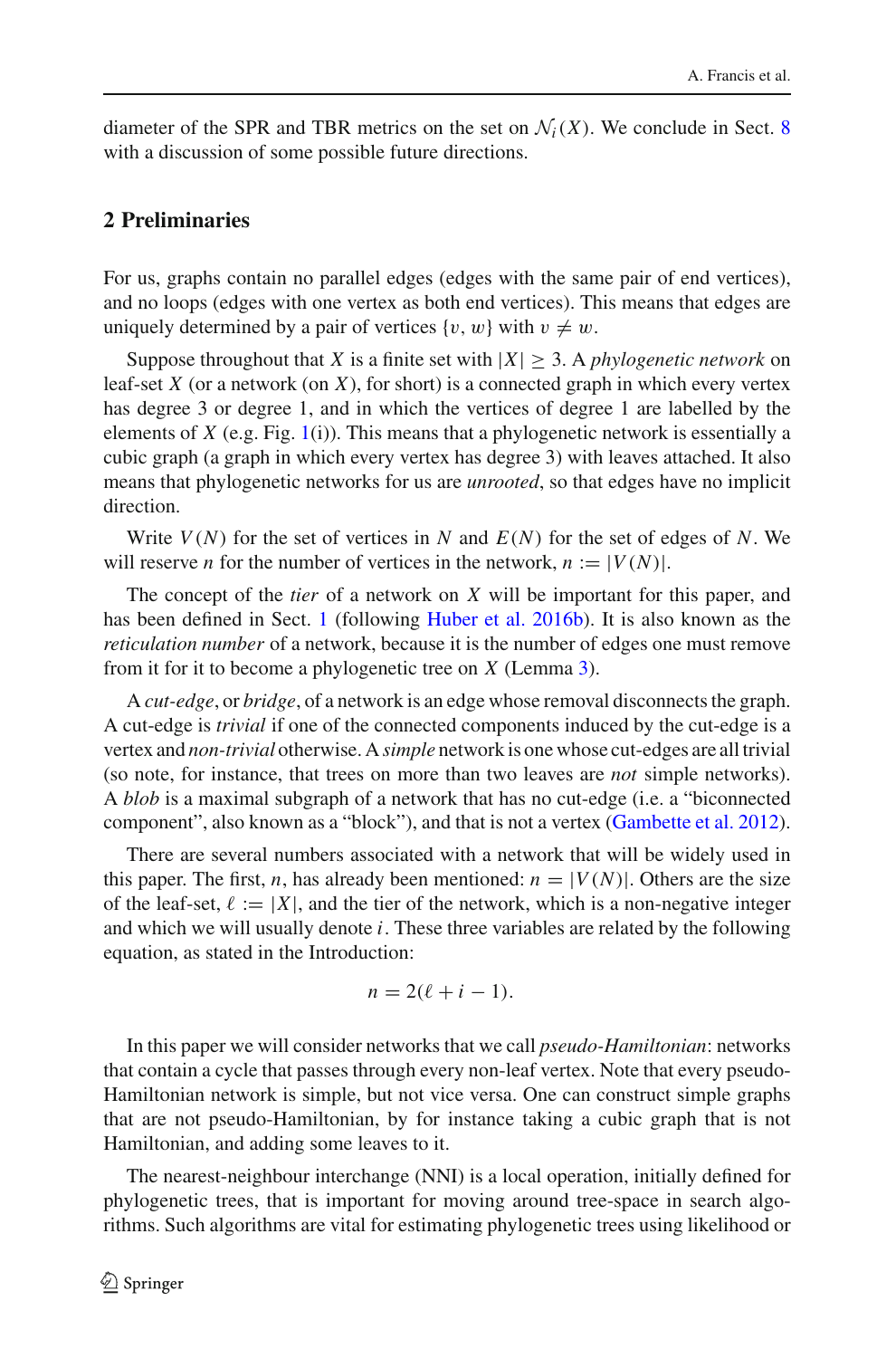parsimony methods. The NNI operation has also been defined as follows for phylogenetic networks [\(Huber et al. 2016b](#page-19-5)), since it is in a sense an operation on a pair of adjacent degree 3 vertices in a graph (see Fig. [1\(](#page-1-0)ii)).

**Definition 1** (*NNI*) Let  $v_1$ ,  $v_2$ ,  $v_3$ ,  $v_4$  be a path in a network in which neither  $\{v_1, v_3\}$ nor  $\{v_2, v_4\}$  is an edge. An NNI operation on this path replaces it with the path  $v_1, v_3, v_2, v_4.$ 

This replacement of a path has the effect of retaining the central edge  $\{v_2, v_3\}$ , while replacing edge  $\{v_1, v_2\}$  with the new edge  $\{v_1, v_3\}$  and edge  $\{v_3, v_4\}$  with the new edge  $\{v_2, v_4\}$ .

We now briefly digress beyond a fixed tier and consider the wider network space  $\mathcal{N}(X)$ . The *triangle operation* introduced in [Huber et al.](#page-19-5) [\(2016b](#page-19-5)), allows movement between tiers by inserting a 3-cycle at any degree-3 vertex ("blow-up"), or collapsing a 3-cycle into a degree-3 vertex ("collapse"). See Fig. [1\(](#page-1-0)iii).

<span id="page-4-0"></span>**Proposition 1** [\(Huber et al. 2016b\)](#page-19-5) *For each i*  $\geq$  0*,*  $\mathcal{N}_i(X)$  *is connected by NNI operations. Moreover, the space of networks*  $\mathcal{N}(X)$  *is connected by NNI operations together with triangle operations.*

Because the space  $\mathcal{N}(X)$  is connected, the distance  $d_{\mathcal{N}(X)}$  is well-defined, and indeed is a metric (as is the NNI distance on tier *i* networks) [\(Huber et al. 2016b,](#page-19-5) Theorem 5). As it turns out, a canonical extension of the notion of the subtree prune and regraft (SPR) and tree-bisect and regraft (TBR) operations for trees to networks (see Definitions [2](#page-15-0) and [3](#page-15-1) for precise details) allows us to establish the companion result for Proposition [1.](#page-4-0)

<span id="page-4-1"></span>**Corollary 1** *For each i*  $\geq 0$ ,  $\mathcal{N}_i(X)$  *is connected by SPR operations, and by TBR operations. Moreover, the space of networks*  $\mathcal{N}(X)$  *is connected by SPR operations together with triangle operations, and by TBR operations together with triangle operations.*

*Proof* Each NNI operation is an SPR operation, and hence also a TBR operation (this is easy to check and is noted in Lemma [7\)](#page-15-2), so the result follows immediately from Proposition [1.](#page-4-0)

Finally for this preliminary section, we reiterate that this paper is focussed on movements within a single tier. The remarks about wider movement around the space  $\mathcal{N}(X)$  in Proposition [1](#page-4-1) and Corollary 1 are included for context.

Write  $S_k$  for the symmetric group on the set  $\{1, \ldots, k\}$ , for  $k \geq 1$ . For the sake of extremal cases, we set  $S_0$  to be trivial group consisting of the empty map from  $\emptyset$  to itself. Similarly, we adopt the convention that  $0! = 1$  and  $\log_a(0) = 0$  for all  $a > 0$ .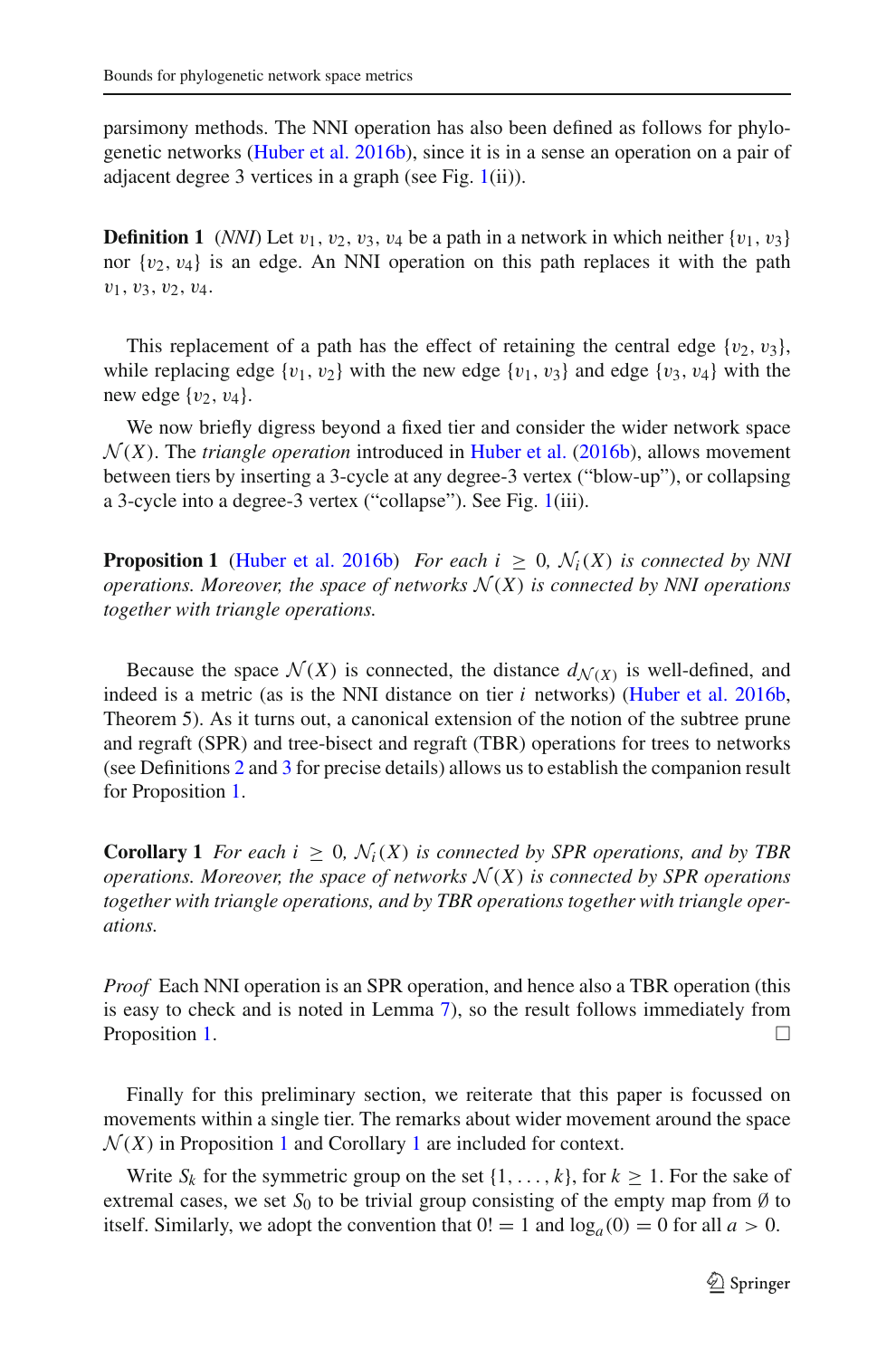<span id="page-5-2"></span>**Fig. 2** Example of a phylogenetic network  $G(S, \pi_0)$ in the echidna family with  $S =$ (*a*1, *a*5, 0, *a*2, 0, 0, *a*4, *a*3, 0, *a*6)



### <span id="page-5-0"></span>**3 Echidna graphs**

The first main result of this paper, provided in Sect. [4,](#page-9-0) is a lower bound on the diameter of the space  $\mathcal{N}_i(X)$  of tier *i* phylogenetic networks under NNI operations. To obtain this bound, we will need a lower bound on the number of phylogenetic networks in tier  $i$ . That lower bound is established in this section (Corollary [2\)](#page-8-0), by counting the number of distinct networks in a subset of  $\mathcal{N}_i(X)$ . This subset is the set of *echidna* graphs<sup>1</sup>, which we will define shortly. Echidna graphs are useful for this purpose because they can be counted through a bijection with a set of sequences  $S(p, q)$ , defined as follows.

For integers  $p \ge 1$  and  $q \ge 0$ , define  $S(p, q)$  to be the set of sequences of length  $p + q$  whose entries are the symbols  $\{a_1, \ldots, a_p\}$  and *q* copies of 0, and that begin and end with  $a_1$  and  $a_p$  respectively. Denote the *k*th entry of a sequence  $S \in S(p, q)$ by *S*[*k*]. The number of such sequences is  $|\mathcal{S}(p, q)| = \frac{(p+q-2)!}{q!}$ .

For  $\ell \geq 3$  and  $i \geq 1$ , we use a sequence  $S \in \mathcal{S}(\ell, i-1)$  and a permutation  $\pi \in S_{i-1}$  $(i\text{f} i > 1)$ , to define a tier *i* network  $G(S, \pi)$  with  $\ell$  leaves labelled  $\{1, \ldots, \ell\}$  as follows.

Draw a circle and create  $\ell + i - 1$  degree 2 vertices labelled clockwise by the sequence elements *S*[*k*], for  $1 \leq k \leq \ell + i - 1$ , to obtain a cycle *C* with vertices  $S[1], \ldots, S[\ell + i - 1]$ . Each vertex is thus labelled  $a_j$  for some  $j = 1, \ldots, \ell$  or 0. To each of the  $\ell$  vertices for which  $S[k] = a_j \neq 0$ , attach a leaf with label *j*. Next, subdivide the edge  $\{S[1], S[\ell + i - 1]\}$  by  $i - 1$  degree 2 vertices reading anticlockwise from *S*[1] to *S*[ $\ell + i - 1$ ]. Referring to the resulting graph also as *C*, draw *i* − 1 *chords*, that is, edges from the degree 2 vertices along the top of *C* (those labelled 0) to the degree 2 vertices along the bottom of *C* according to the permutation  $\pi$  (using implied numbering from their positions in the sequence). Denote this graph  $G(S, \pi)$ . An example with  $\pi_0 = id$  is shown in Fig. [2.](#page-5-2)

We call graphs constructed in this way *echidna graphs*, and for a given number of leaves  $\ell$  and  $i \geq 1$ , denote the set of such graphs by

$$
\mathcal{G}(\ell, i-1) := \{ G(S, \pi) \mid S \in \mathcal{S}(\ell, i-1), \pi \in S_{i-1} \}.
$$

Note that elements of  $G(\ell, i - 1)$  are tier *i* phylogenetic networks, and are also *pseudo-Hamiltonian graphs*, as defined in Sect. [2.](#page-3-0)

<span id="page-5-1"></span><sup>1</sup> Named for their resemblance to the Australian monotreme.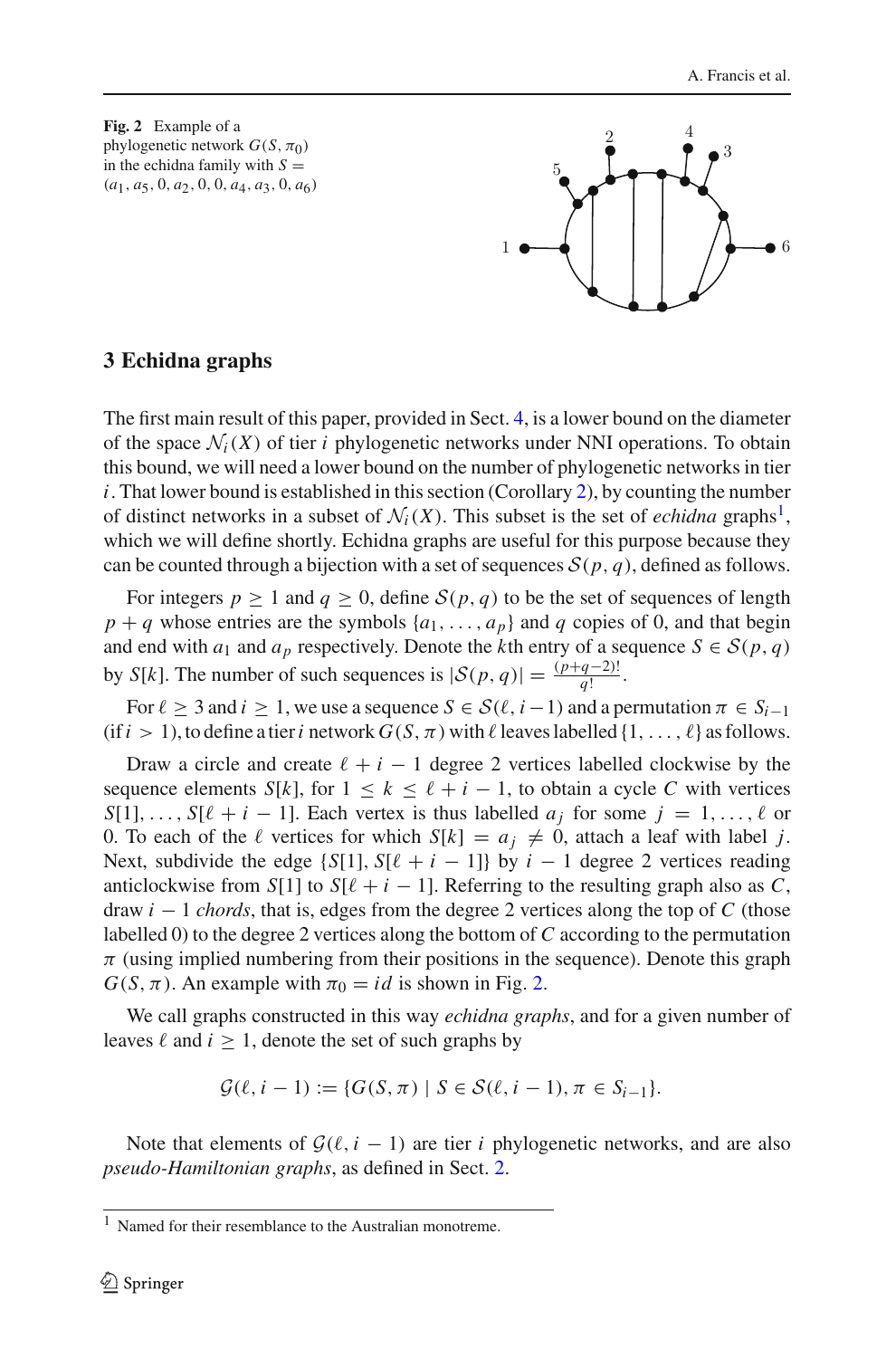In what follows, we will mostly restrict our attention to echidna graphs in which the permutation in  $S_{i-1}$  is the identity map  $\pi_0$ . We will show that different sequences in  $S(\ell, i - 1)$  generate non-isomorphic graphs. We begin by noting some properties of echidna graphs generated from different sequences.

<span id="page-6-0"></span>**Lemma 1** *Write*  $G = G(S, \pi_0)$  *and*  $G' = G(S', \pi_0)$  *in*  $G(\ell, i - 1)$ *, for*  $\ell \geq 3$ *and i* > 1*. Suppose*  $S \neq S'$  *and let k be the first position at which they differ, that is,*  $k \in \{2, ..., \ell + i - 2\}$  *is such that*  $S[k] \neq S'[k]$  *and*  $S[j] = S'[j]$ *, for all*  $1 \leq j \leq k - 1$ *. Suppose, without loss of generality, that*  $S[k] \neq 0$  *(noting that at least one of*  $S[k]$  *and*  $S'[k]$  *must be non-zero*), so that  $S[k] = a_{\alpha}$  for some  $\alpha = 2, \ldots, \ell - 1$ *. In addition, assume that*  $d_G(1, \alpha) = d_{G'}(1, \alpha)$ *. Then either* 

- $(A)$   $S[k-1] = S'[k-1] = a_{\beta}$  *for some*  $\beta = 1, \ldots, \ell$ *. That is, the entry before*  $a_{\alpha}$  *in S also corresponds to a leaf (namely* β*); or*
- *(B)*  $S[k-1] = S'[k-1] = 0$  *is the last zero entry in* S (*and therefore S'*), and  $a_{\alpha}$  *is the second last entry in S'. That is,*  $S'[\ell + i - 2] = S[k]$ *.*

*Proof* Firstly, we can rule out the case that  $a_{\alpha}$  is the first entry in *S* after  $a_1$ , namely the case  $k = 2$ , as follows. If  $S[2] = a_\alpha$  then  $d_G(1, \alpha) = 3$ , and so  $d_{G'}(1, \alpha) = 3$  by the assumption of the lemma. But by construction of the echidna graphs, the only way two leaves can be 3 apart is if their corresponding terms are consecutive in the graph's defining sequence (excluding the case the two leaves are labelled 1 and  $\ell$ ), and this forces  $a_{\alpha}$  to also be the second entry of *S'*, a contradiction (since *S* and *S'* differ at the *k*th position).

Now suppose  $k > 2$  and consider minimal paths from 1 to  $\alpha$  in  $G$  and  $G'$ . Suppose that (A) does not hold, that is, that  $S[k-1] = S'[k-1] = 0$ . We need to show that *S*[*k* − 1] is the last zero entry in *S*.

To this end, let *x* be the vertex that is adjacent to  $S[k - 1]$  that is not equal to its other neighbors  $S[k-2]$  and  $S[k]$ . In addition, let *c* be the chord containing *x* and  $S[k-1]$ . Since the removal of *x* and  $S[k-1]$  disconnects *G* into a graph in which 1 and  $\alpha$  are in different components, it follows that a minimal path from 1 to  $\alpha$  must go through  $S[k-1]$  or *x*. Therefore, either

$$
d_G(1, \alpha) = d_G(1, S[k-1]) + d_G(S[k-1], \alpha)
$$
  
=  $d_G(1, S[k-1]) + 2,$  (1)

(since the distance from  $S[k-1]$  to  $\alpha$  is 2), or

<span id="page-6-1"></span>
$$
d_G(1, \alpha) = d_G(1, x) + d_G(x, \alpha)
$$
  
=  $d_G(1, x) + 3,$  (2)

(since the distance from *x* to  $\alpha$  is 3, noting that  $\alpha \neq \ell$ ). This can be seen because there certainly *is* a path of length 3 from *x* to  $\alpha$  (namely *x*, *S*[ $k - 1$ ],  $a_{\alpha}$ ,  $\alpha$ ), and in general any path from *x* to  $\alpha$  must contain at least four vertices, namely *x*, *S*[ $k \pm 1$ ], *S*[ $k$ ], and α.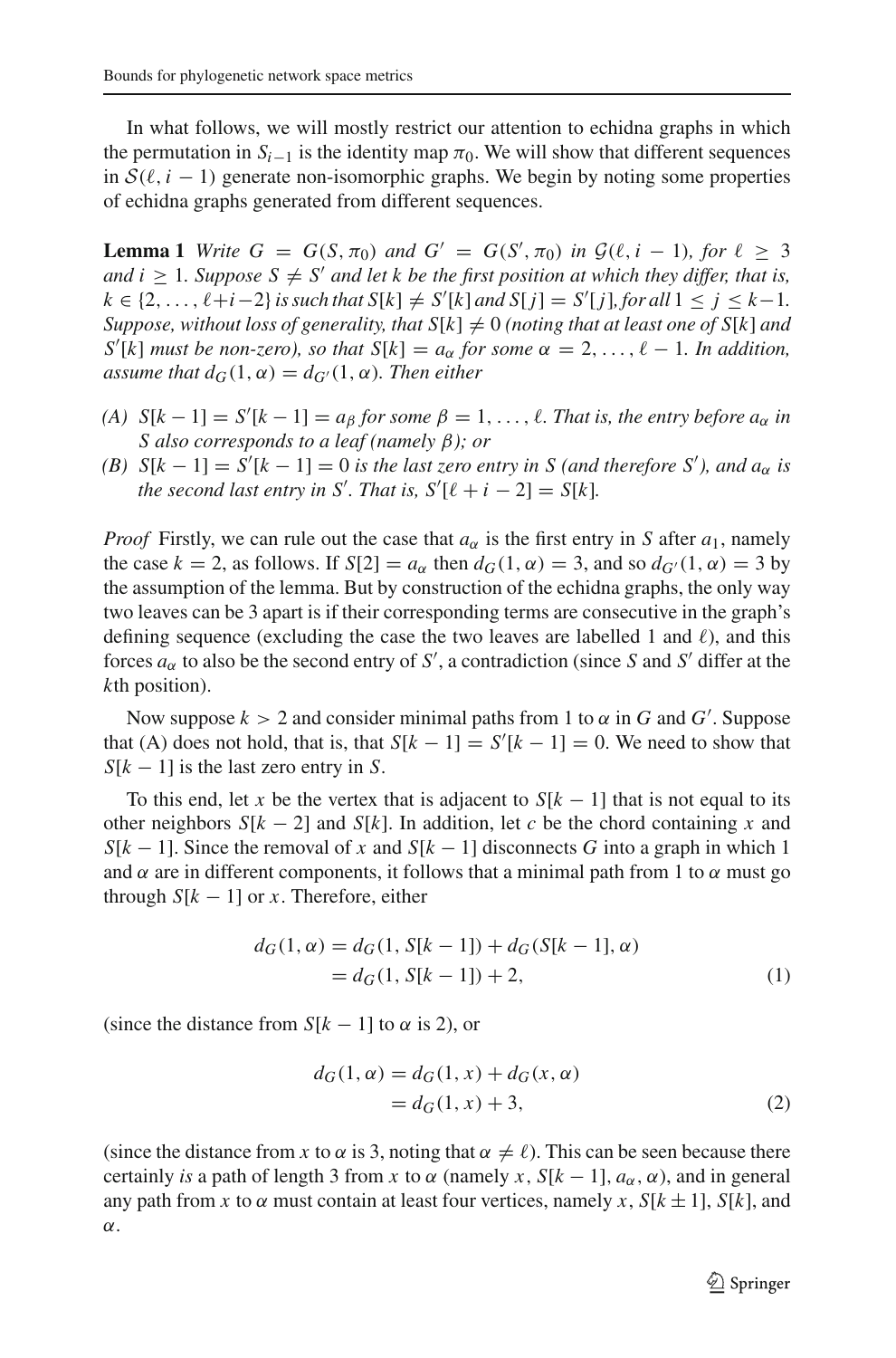

<span id="page-7-0"></span>**Fig. 3** The situation of case (B) in Lemma [1.](#page-6-0) All chords that are different from *c* (indicated by *two vertical parallel lines*) are to the left of chord *c* in both graphs

By definition of *k* and the fact that *x* and  $S[k - 1]$  are in the chord *c*, it follows that  $d_G(1, S[k-1]) = d_{G'}(1, S'[k-1])$  and  $d_G(1, x) = d_{G'}(1, x)$ , labelling *x* and *c* in  $G'$  as in  $G$  (see Fig. [3\)](#page-7-0). Indeed, in either graph, paths from 1 to  $S[k-1]$  must go through  $S[k-2]$  or *x*, both of which are distance 1 from  $S[k-1]$  (with an equivalent statement for *S* ).

The only way  $S'[k-1]$  could be distance 2 from  $\alpha$  in  $G'$  is if  $a_{\alpha} = S'[k]$  or  $S'[k-2]$ , both of which are ruled out by assumptions. This eliminates the possibility that a minimal path from 1 to  $\alpha$  in  $G'$  may go through  $S'[k-1]$ . Since paths from 1 to  $\alpha$  in *G'* must, as in *G*, go through either  $S'[k-1]$  or *x*, we have from [\(2\)](#page-6-1) that  $d_{G}(x, \alpha) = 3.$ 

Any path of length 3 from  $x$  to  $\alpha$  in  $G'$  that goes up the chord  $c$  would similarly force  $a_{\alpha} = S'[k]$  or  $S'[k-2]$ , both not possible. So the path of length 3 from *x* to  $\alpha$  in *G* does not contain *c*. It also cannot go towards the leaf labelled 1 since that is further from  $\alpha$ . Therefore it goes towards the leaf labelled  $\ell$ , from x.

If there was another chord in *G'* coming after *c*, then any path from *x* to  $\alpha$  going up that chord would have distance at least 4: the path along the bottom from *x* to the new chord; the chord itself; the path along the top from the top of the chord to  $a_{\alpha}$ ; and the edge to the leaf  $\alpha$  itself.

Therefore, there is no chord coming after  $c$  in  $G'$ , and so we are in situation (B):  $c$ is the last chord, in the  $(k - 1)$ <sup>th</sup> position (so that  $S'[k - 1]$  is the last zero in  $S'$ , and hence also in *S*), and the position of  $\alpha$  in  $G'$  must be adjacent to that of the final leaf,  $\ell$ . This situation is illustrated in Fig. [3.](#page-7-0)  $\Box$ 

We are now able to prove our main result about echidna graphs: that distinct (nonisomorphic) echidna graphs are generated by distinct sequences.

**Theorem 1** *Write*  $G = G(S, \pi_0)$  *and*  $G' = G(S', \pi_0)$  *in*  $G(\ell, i - 1)$  *for*  $\ell \geq 3$  *and*  $i \geq 1$ *. If*  $S \neq S'$  *in*  $\mathcal{S}(\ell, i-1)$ *, then*  $G \not\cong G'$ *.* 

*Proof* Suppose *k* is the first position for which  $S[k] \neq S'[k]$ . Then this position is non-zero in at least one of *S* and *S* , and so without loss of generality suppose that  $S[k] = a_{\alpha}$  with  $\alpha > 1$ .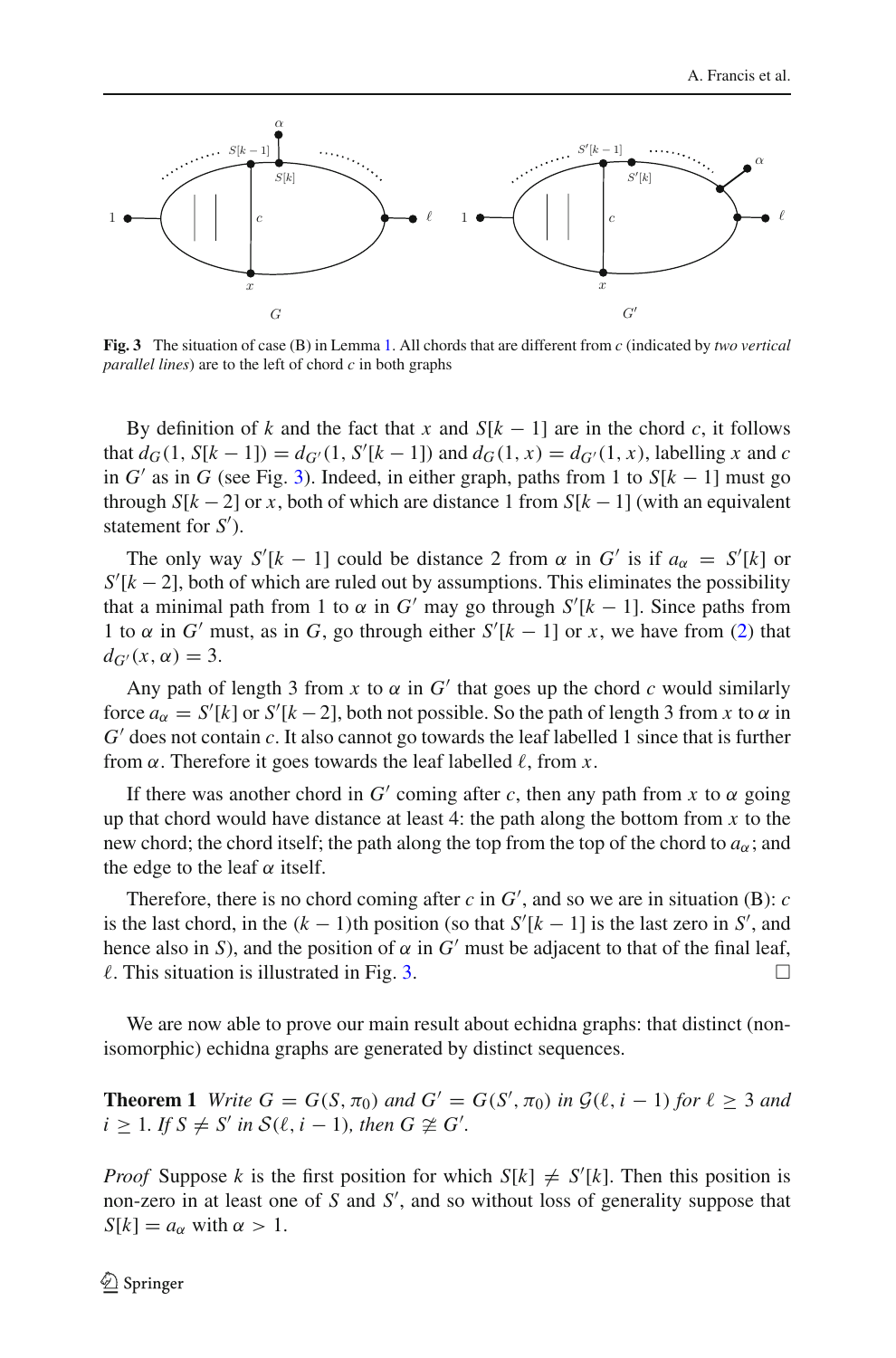If  $d_G(1, \alpha) \neq d_{G'}(1, \alpha)$ , then  $G \not\cong G'$ , and we are done. So suppose that  $d_G(1, \alpha) =$  $d_{G'}(1, \alpha)$ .

By Lemma [1,](#page-6-0) either (A) or (B) holds.

If (A), then there exists some leaf  $\beta \neq 1$  such that  $S[k-1] = S'[k-1] = a_{\beta}$ . But then  $d_G(\alpha, \beta) = 3$ , while  $d_{G'}(\alpha, \beta) > 3$ , by definition of k and since distances between leaves can only be 3 if their corresponding terms are adjacent in the sequence.

If (B), note that  $a_{\alpha}$  in *G* is not adjacent to  $a_{\ell}$ , since if it were then  $S = S' (a_{\alpha})$  is the first point at which they differ). However  $a_{\alpha}$  in  $G'$  *is* adjacent to  $a_{\ell}$ . This implies that  $d_{G'}(\alpha, \ell) = 3 < d_G(\alpha, \ell)$ , and so the graphs are not isomorphic.

<span id="page-8-0"></span>**Corollary 2** *The number of tier i phylogenetic networks on X, with*  $|X| = \ell \geq 3$  *and*  $i \geq 1$ *, is* 

$$
|\mathcal{N}_i(X)| \geq \frac{(\ell+i-3)!}{(i-1)!}.
$$

*Moreover, when*  $i = 1$  *we have* 

$$
|\mathcal{N}_1(X)| \ge (\ell - 2)! 2^{\ell - 3}.
$$

*Proof* The number of distinct echidna graphs with  $\pi = \pi_0$  is at least the number of sequences in  $S(\ell, i - 1)$ , namely  $\frac{(\ell+i-3)!}{(i-1)!}$ , and the set of such echidna graphs is a subset of the set of tier *i* phylogenetic networks.

For  $i = 1$ , we have

$$
|\mathcal{N}_1(X)| = (\ell - 1)! 2^{\ell - 2} - \frac{(2\ell - 2)!}{(\ell - 1)! 2^{\ell - 1}} \ge (\ell - 2)! 2^{\ell - 3},
$$

where the first equality follows from Semple and Steel [\(2006](#page-19-8), Theorem 3) and the second inequality follows from

$$
\frac{(2\ell-2)!}{(\ell-1)!2^{\ell-1}}\frac{1}{(\ell-1)!2^{\ell-2}} \le \frac{2\ell-3}{2\ell-2} \quad \text{and} \quad \frac{(\ell-2)!2^{\ell-3}}{(\ell-1)!2^{\ell-2}} \le \frac{1}{2\ell-2}.
$$

Note, this result also holds for  $i = 0$  because there are  $(2\ell - 5)!!$  trees and  $(2\ell - 5)!! \ge$  $(\ell - 3)!$ .

*Remark 1* It would be interesting to see whether the term  $(i - 1)!$  can be removed from the denominator of the general bound in Corollary [2](#page-8-0) for  $i > 1$ . One way to achieve this might be to count echidna networks for general  $\pi \in S_{i-1}$ , but it seems that this is not trivial.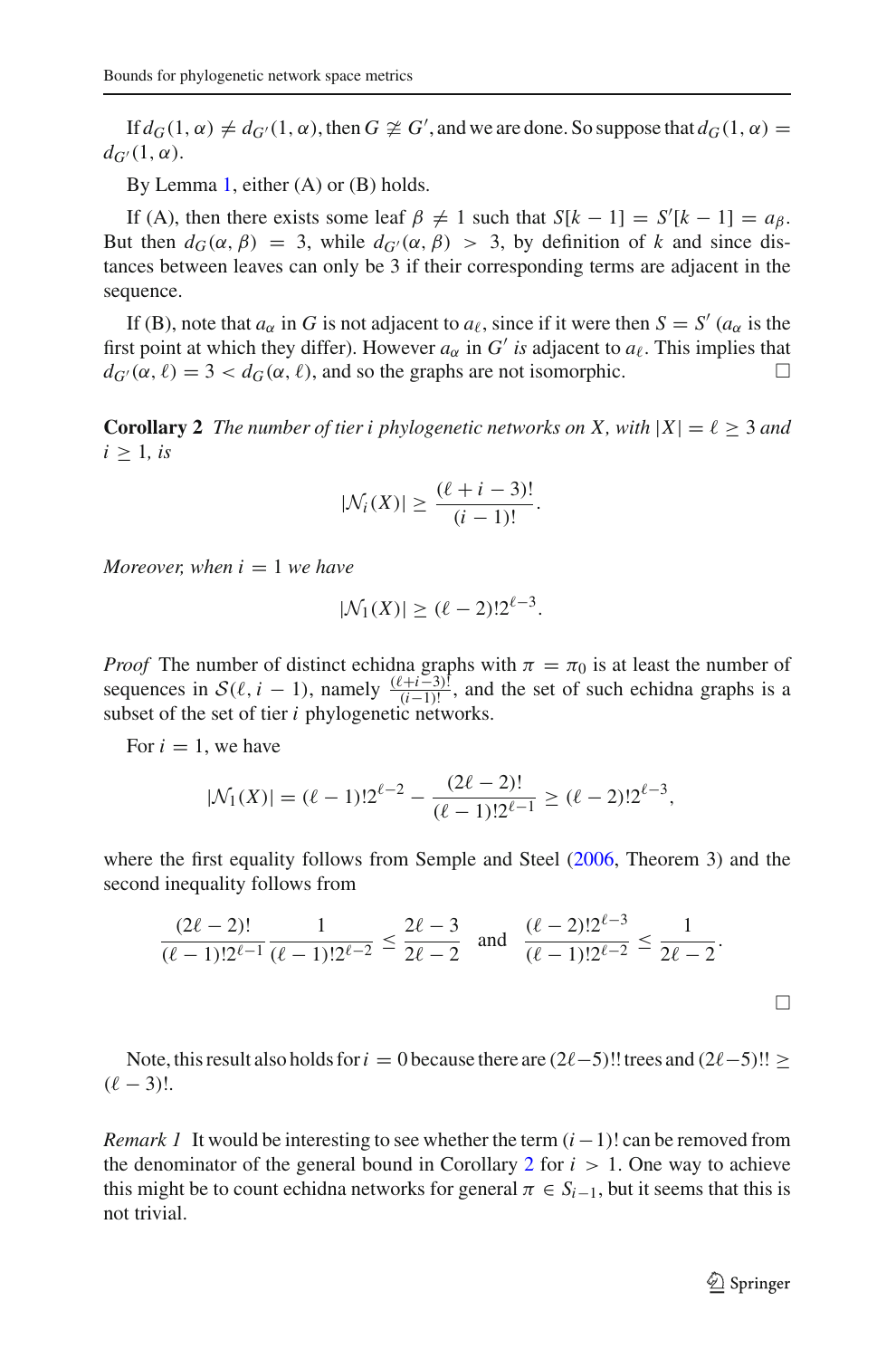## <span id="page-9-0"></span>**4 A lower bound on the NNI diameter**

In this section we provide a lower bound on the maximum distance between two tier *i* phylogenetic networks under NNI operations (Theorem [2\)](#page-10-0). Our strategy follows that of [Li et al.](#page-19-10) [\(1996](#page-19-10)), who construct bounds for a similar NNI diameter on tree-space. The strategy involves first bounding the number of networks in a ball of given radius around a network (Proposition [2\)](#page-9-1), then using upper and lower bounds on the size of a factorial (Lemma [2\)](#page-9-2). For the former of these, we follow [Li et al.](#page-19-10) [\(1996\)](#page-19-10) in using the concept of a "graph grammar", from [Sleator et al.](#page-19-11) [\(1992\)](#page-19-11).

<span id="page-9-1"></span>**Proposition 2** *The number of networks in*  $\mathcal{N}_i(X)$  *reachable in m or fewer NNI operations from any given network in*  $\mathcal{N}_i(X)$  *is at most*  $6^{2(\ell+i-1)+10m}$ .

*Proof* Define a graph grammar by the three "productions" shown in Fig. [4](#page-9-3) (to use the language of [Sleator et al.](#page-19-11) [\(1992\)](#page-19-11)). There is one "triplet" production (see Fig. [4\(](#page-9-3)i)) and two "quartet" productions (see Fig. [4](#page-9-3) (ii) and (iii)) .

For each vertex of degree 3, label half-edges in *N* arbitrarily by 1,2,3. Any NNI operation on a quartet in *N* involves at most five of the productions in Fig. [4:](#page-9-3) up to two rotations of labels for each vertex, performed by the triplet production, to align the labels with the quartet productions, plus one of the quartet productions. Thus, a sequence of *m* NNI operations becomes a sequence of at most 5*m* productions in the graph grammar. Now, applying Theorem 2.3 of [Sleator et al.](#page-19-11) [\(1992](#page-19-11)), the number of networks in  $\mathcal{N}_i(X)$  reachable in *m* or fewer steps from any network in  $\mathcal{N}_i(X)$  is  $(c + 1)^{n+5rm}$ , where  $c = 5$  (the number of vertices on the left side of the grammar),  $r = 2$  (the largest number of vertices on the right side of any one production), and  $n = 2(\ell + i - 1)$  (the number of vertices in the network). This completes the  $\Box$ 

[Note](#page-19-11) [that](#page-19-11) [the](#page-19-11) [leaf](#page-19-11) [labels](#page-19-11) [in](#page-19-11) [a](#page-19-11) [phylogenetic](#page-19-11) [network](#page-19-11) [are](#page-19-11) ["tags"](#page-19-11) [in](#page-19-11) [the](#page-19-11) [sense](#page-19-11) [of](#page-19-11) Sleator et al. [\(1992](#page-19-11)), and by Sleator et al. [\(1992,](#page-19-11) Remark 3.4), this does not change the formula in Sleator et al. [\(1992](#page-19-11), Theorem 2.3) for (leaf-labelled) phylogenetic networks.

<span id="page-9-2"></span>We will exploit Stirling's well-known formula giving bounds on *m*!, stated below.

**Lemma 2** (Stirling's formula) *For*  $m \geq 1$ ,



<span id="page-9-3"></span>**Fig. 4** The graph grammar of productions that implement NNI operations. The labels are on half edges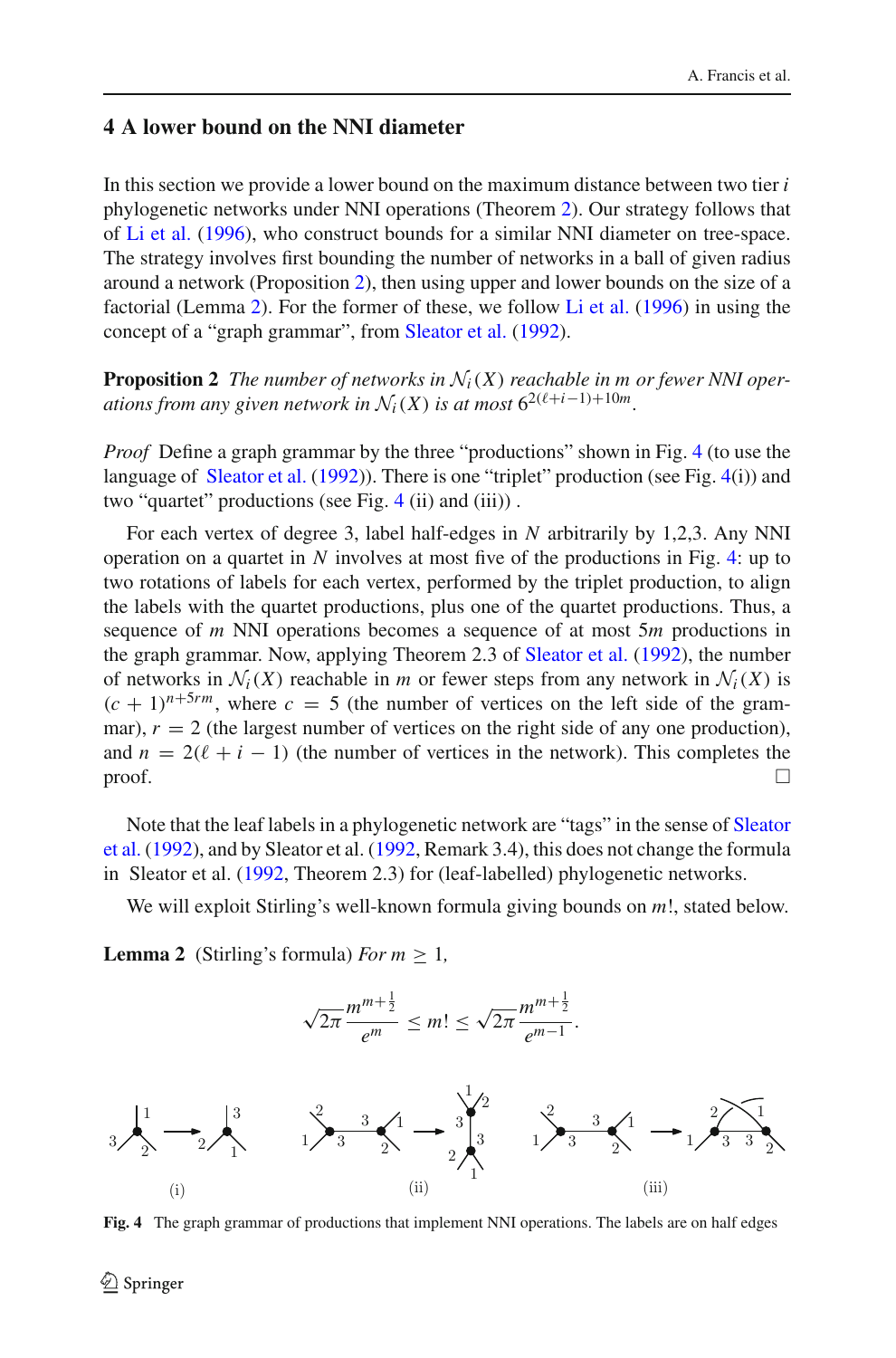<span id="page-10-2"></span>Using Stirling's formula, we have

**Corollary 3** *For*  $|X| = \ell > 3$ *, we have* 

$$
|\mathcal{N}_1(X)| \geq \frac{(\ell-2)^{\ell-\frac{3}{2}}}{e^{\ell-1}}.
$$

*Proof* This follows from Corollary [2](#page-8-0) and the fact that  $2^{\ell-3}\sqrt{2\pi} > e$  holds for all integer  $\ell$  greater than 3.

<span id="page-10-0"></span>**Theorem 2** *The diameter*  $\Delta_i$  *of the set of tier i phylogenetic networks, i*  $\geq 1$ *, is bounded below by a term of order n* log *n. More precisely*

$$
\Delta_i \ge \frac{1}{20} \left[ (n-3) \log_6 \left( \frac{n}{2} - 2 \right) - (2i-1) \log_6 (i-1) - (n-2i) \log_6 e - 2n \right].
$$

*Here we use*  $log_6(0) = 0$ *.* 

*Proof* Assume first that  $i > 1$ . By Proposition [2,](#page-9-1) the number of networks reachable in  $\Delta_i$  operations is at most  $6^{n+10\Delta_i}$ . But since this is the diameter, this is all networks. Thus from Corollary [2,](#page-8-0) we have

<span id="page-10-1"></span>
$$
6^{n+10\Delta_i} \ge \frac{\left(\frac{n}{2} - 2\right)!}{(i-1)!}.\tag{3}
$$

Using Lemma [2,](#page-9-2) with  $m = \frac{n}{2} - 2$  for the numerator and  $m = i - 1$  for the denominator of Eq.  $(3)$ , this gives:

$$
6^{n+10\Delta_i} \ge \left[\sqrt{2\pi} \frac{\left(\frac{n}{2} - 2\right)^{\frac{n}{2} - \frac{3}{2}}}{e^{\frac{n}{2} - 2}}\right] \times \left[\frac{e^{i-2}}{(i-1)^{i-\frac{1}{2}}}\right]
$$

$$
= \frac{\sqrt{2\pi} \left(\frac{n}{2} - 2\right)^{\frac{n}{2} - \frac{3}{2}}}{e^{\frac{n}{2} - i} (i-1)^{i-\frac{1}{2}}}.
$$

Taking logs base 6 and reorganising gives

$$
\Delta_i \ge \frac{1}{10} \left[ \log_6 \sqrt{2\pi} + \frac{1}{2} (n-3) \log_6 \left( \frac{n}{2} - 2 \right) - \frac{1}{2} (n-2i) \log_6 e - \frac{1}{2} (2i-1) \log_6 (i-1) - n \right]
$$
  

$$
\ge \frac{1}{20} \left[ (n-3) \log_6 \left( \frac{n}{2} - 2 \right) - (2i-1) \log_6 (i-1) - (n-2i) \log_6 e - 2n \right],
$$

as required. This completes the proof for  $i > 1$ . When  $i = 1$ , the theorem holds for  $\ell = 3$  in view of  $n = 6$ , and the case  $\ell > 3$  can be established in a similar way to that of  $i > 1$  by using Corollary [3.](#page-10-2)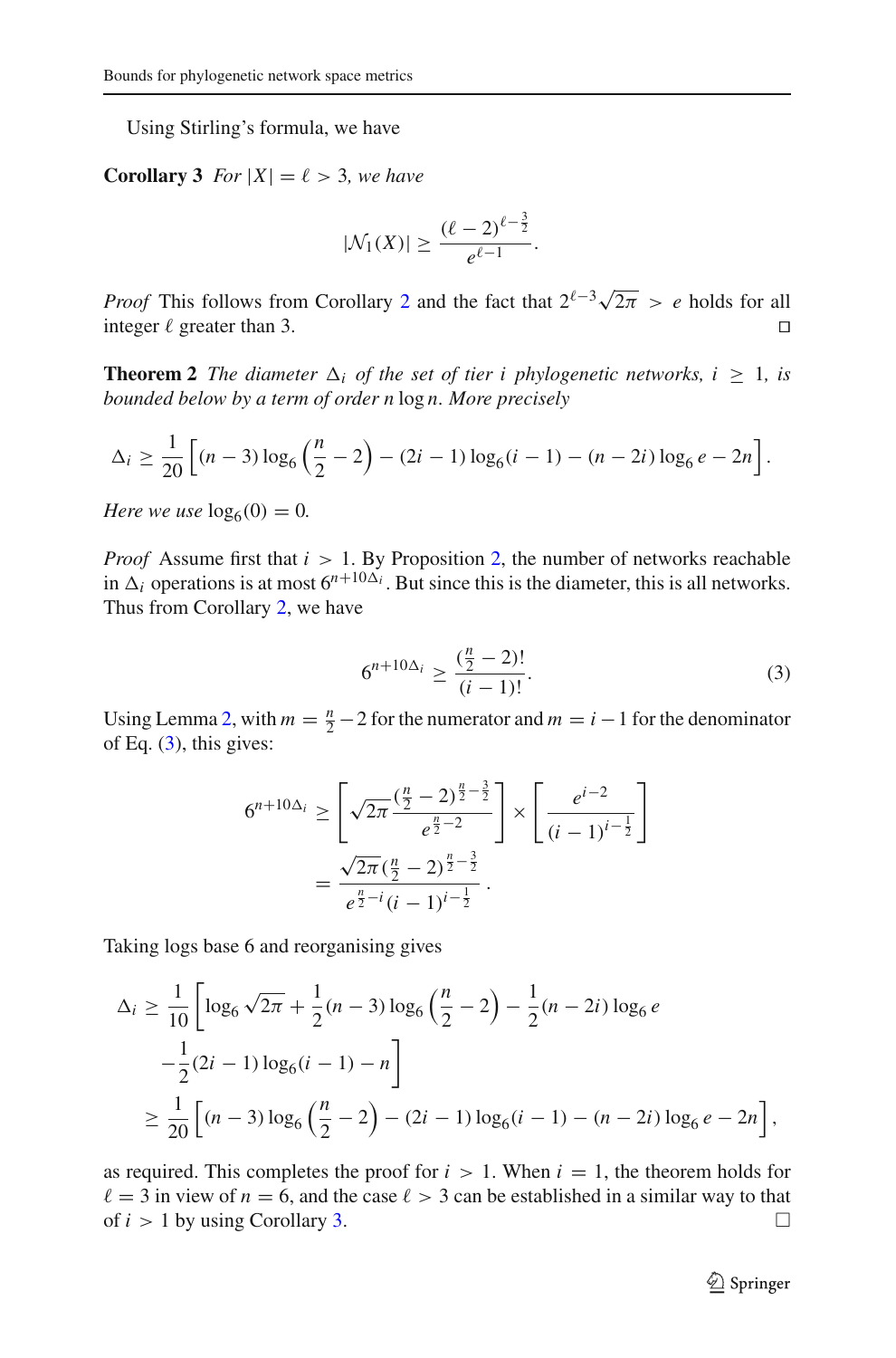### <span id="page-11-0"></span>**5 An upper bound on the NNI diameter**

In this section we establish an upper bound on the NNI diameter of the space of phylogenetic networks, by providing a schematic NNI path between any two networks. The maximal length of this path is then an upper bound for the diameter of the space (Theorem [3\)](#page-13-0).

The path we construct is as follows: first convert *N* into a simple network, and then into a pseudo-Hamiltonian network (defined in Sect. [2\)](#page-3-0). Upper bounds for the number of steps in these conversions are given in Lemmas [4](#page-12-0) and [5](#page-12-1) respectively. We then show how to convert any pseudo-Hamiltonian network into any other in a bounded number of steps (Lemma [6\)](#page-13-1).

Finally we remark in Corollary [4](#page-14-0) that this result can be used to bound the distance between an arbitrary pair of networks in possibly different tiers.

We begin by deriving an upper bound on the number of non-trivial cut-edges for a network in tier *i*.

Given a connected graph *G* with vertex set *V* and edge set *E*, we consider  $r(G)$  = |*E*|−|*V*| + 1. Note that *r*(*G*), known as the *cyclomatic number* of *G*, is clearly the number of edges that need to be removed from *G* in order to obtain a tree that is a spanning tree for *G*. For a network  $N \in \mathcal{N}(X)$ ,  $r(N)$  is also known as the *reticulation number of N*.

<span id="page-11-1"></span>**Lemma 3** *Let*  $N \in \mathcal{N}(X)$  *and*  $i \geq 0$ *. Then*  $N \in \mathcal{N}_i(X)$  *if and only if*  $r(N) = i$ *.* 

*Proof* We show first that for any network  $N \in \mathcal{N}_i(X)$  we have  $|E(N)| = 2\ell - 3 + 3i$ . Suppose  $N \in \mathcal{N}_i(X)$ . Then by Huber et al. [\(2016b](#page-19-5), Theorem 3), we can obtain *N* by first taking some phylogenetic tree (i.e. a network in tier 0) which has  $2l - 3$  edges, then performing *i* triangle operations (which adds 3*i* edges) to obtain a network in  $\mathcal{N}_i(X)$ , and then performing some sequence of NNI operations to get *N* (which does not change the number of edges). Hence  $|E(N)| = 2\ell - 3 + 3i$ , as required.

Now, suppose that  $N \in \mathcal{N}(X)$ , with  $N \in \mathcal{N}_i(X)$  for some  $i \geq 0$ , then  $r(N) =$  $|E(N)| - |V(N)| + 1 = (2\ell - 3 + 3i) - 2(\ell + i - 1) + 1 = i$ . Conversely, suppose *r*(*N*) = *i*. If *N* ∈ *N*<sub>j</sub>(*X*) some *j* ≥ 0, then *i* = *r*(*N*) = |*E*(*N*)| − |*V*(*N*)| + 1 =  $(2l - 3 + 3j) - 2(l + j - 1) + 1 = i$  $(2\ell - 3 + 3j) - 2(\ell + j - 1) + 1 = j.$ 

<span id="page-11-2"></span>**Proposition 3** Let  $N \in \mathcal{N}_i(X)$  for some  $i \geq 0$ , with n vertices. The number of non*trivial cut-edges in*  $N$  *is at most*  $\ell + i - 3$ *.* 

*Proof* Without loss of generality, we may assume that  $i > 1$  as otherwise N is a phylogenetic tree on *X* and that the result clearly holds. We consider the phylogenetic tree *T* on *X* that is obtained by shrinking each blob in *N* down to a vertex. Note that the number of non-trivial cut-edges in *N* is clearly at most the number of edges in *T*  $minus \ell$ .

Now, it follows by Huber et al. [\(2016b](#page-19-5), Lemma 6), that by shrinking a blob *B* of N down to a vertex, we lose at least  $r(B)$  vertices. But  $r(N)$  is the sum of the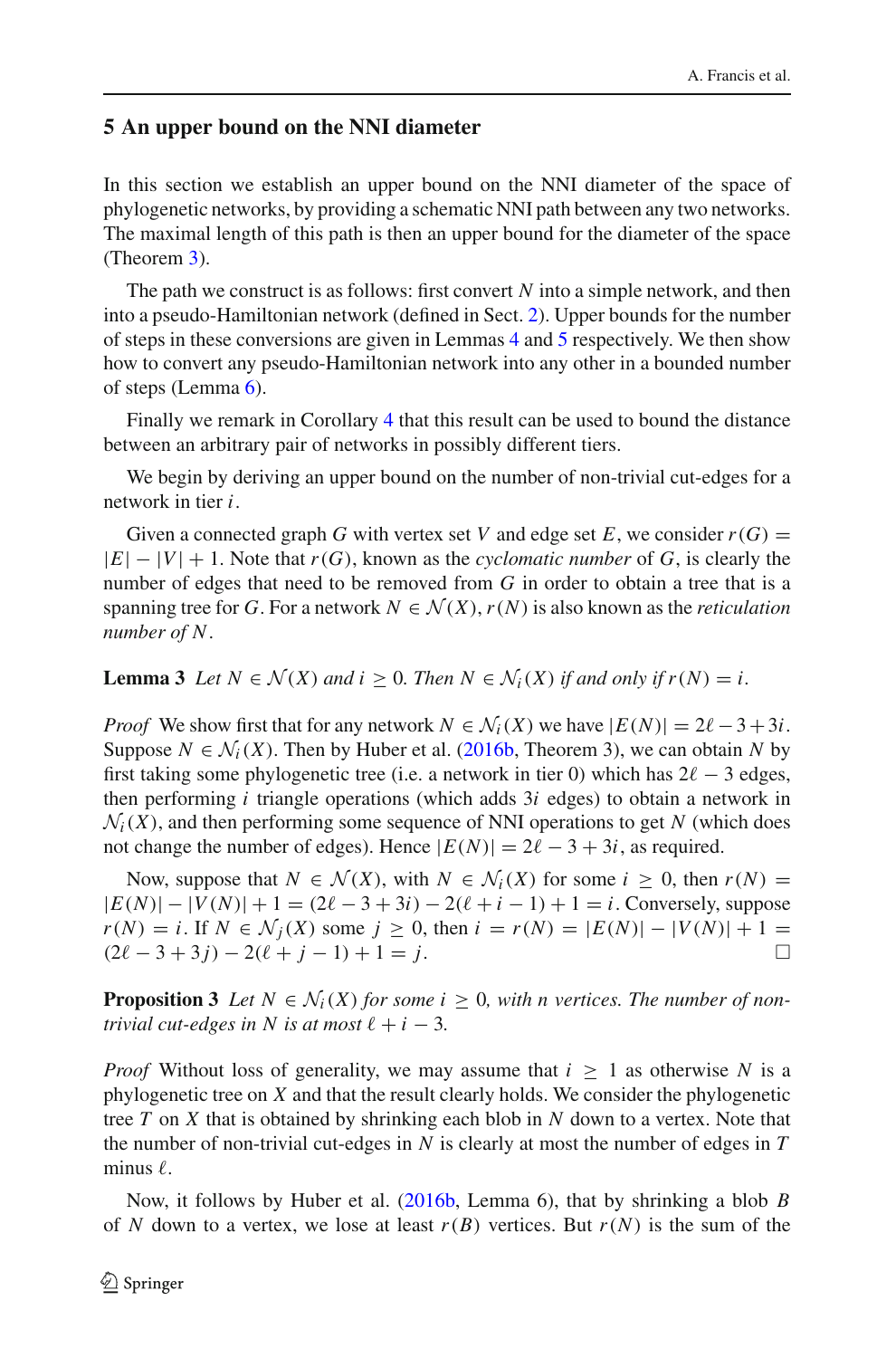<span id="page-12-2"></span>

values  $r(B)$  taken over all blobs *B* in *N*. Hence, since  $r(N) = i$  by Lemma [3](#page-11-1) and  $|V(N)| = 2(\ell + i - 1)$ , the tree *T* has at most  $2\ell + i - 2$  vertices, and so it has at most  $2\ell + i - 3$  edges. The proposition now follows immediately.  $□$ 

<span id="page-12-0"></span>**Lemma 4** *Suppose*  $N \in \mathcal{N}_i(X)$  *and*  $i \geq 1$ *. We can convert N into a simple network*  $by$  performing at most  $\ell + i - 3$  *NNI* operations on N.

*Proof* Without loss of generality we may assume that *N* is not simple as otherwise the lemma clearly holds. Since  $i > 0$ , N contains at least one blob. Let *e* be a non-trivial cut-edge of *N* and let  $a, b \in V(N)$  such that  $e = \{a, b\}$ . Furthermore, let  $u \in V(N)$ such that *u* is adjacent with *a* and let  $w \in V(N) - \{a\}$  such that w is adjacent with *b*. Finally, let *C* denote the connected component of *N* containing *a*, obtained by deleting the edge *e*. For the convenience of the reader, we depict in Fig. [5](#page-12-2) the case that *C* contains a cycle which shares a vertex with *e* and that the other vertex of *e* is not contained in a cycle of *N*.

Since *e* is a cut-edge of *N* we can perform an NNI operation on the path *u*, *a*, *b*, w to obtain a new network  $N'$ . Since *e* has been incorporated into *C* in  $N'$  and no new cut-edge has been created by that operation, it follows that  $N'$  has one cut-edge less than *N*. Consequently, by performing at most the number of non-trivial cut-edges NNI operations, we can convert N into a simple network.

The statement follows, by Proposition [3.](#page-11-2)  $\Box$ 

<span id="page-12-1"></span>We now give an algorithm to convert *N* into a pseudo-Hamiltonian network.

**Lemma 5** *Suppose*  $N \in \mathcal{N}_i(X)$  *is simple, with*  $i \geq 1$ *. We can convert* N *into a pseudo-Hamiltonian network by performing at most n NNI operations on N.*

*Proof* Suppose *N* is not pseudo-Hamiltonian. Since *N* is simple it must contain a blob *B*, and every cut-edge of *N* is trivial. Choose a maximal length cycle *C* in *B*.

Choose a non-leaf vertex v that is not in *C*, but is adjacent to a vertex  $w \in V(C)$ . Since w has degree 3 there must exist a vertex  $w_1 \in V(C)$  that is adjacent with w. Note that  $w_1$  and v can not be adjacent, since if they were, they would be in a cycle that is longer than *C*, violating maximality (the path  $w_1$  to w could be extended by going through v). Since v is not a leaf of *N*, we may choose another vertex  $v_1 \in V(N) - \{w\}$ that is adjacent to  $v$ . Again, since  $w$  has degree 3, and is contained in a cycle and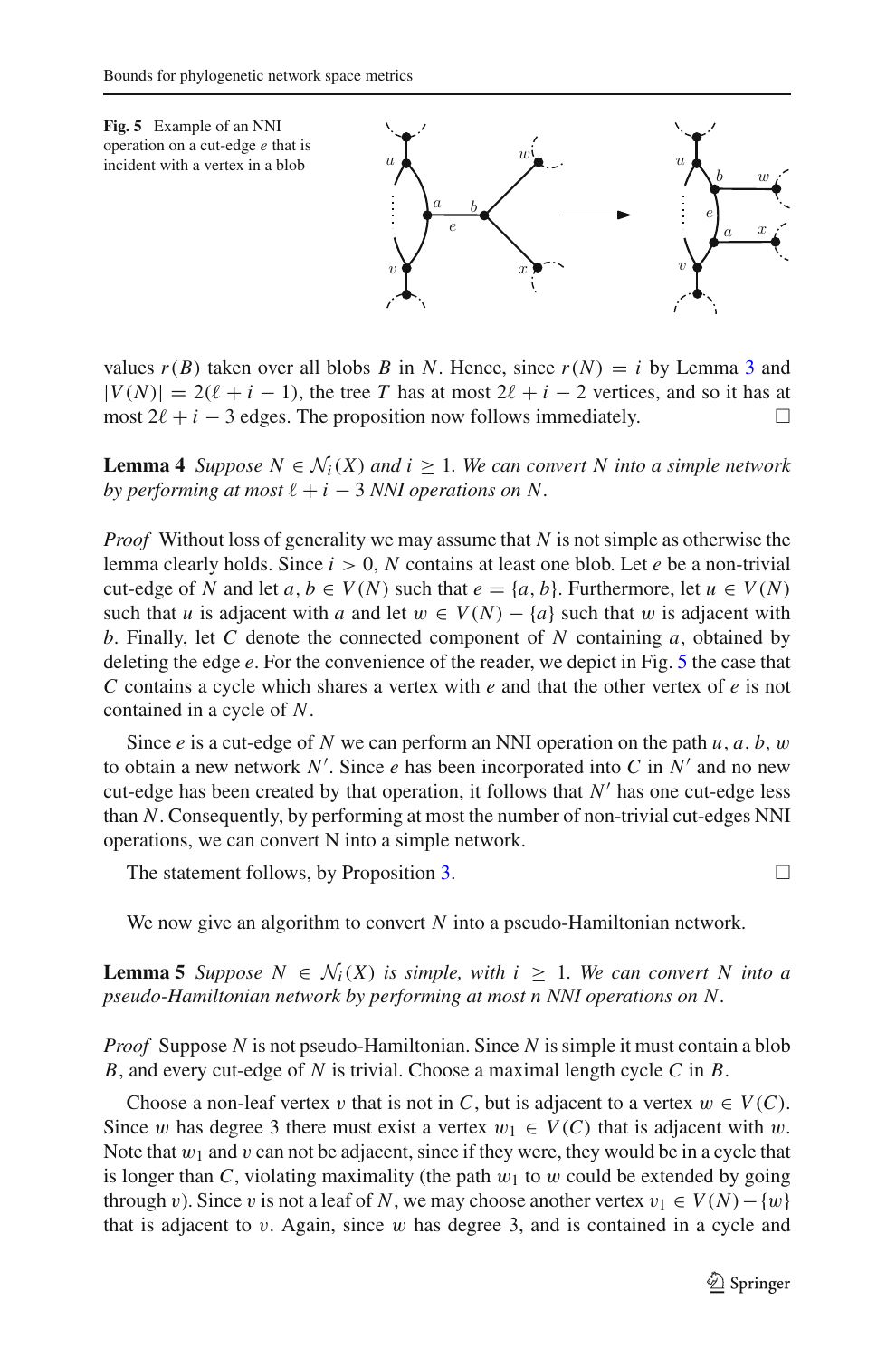adjacent to v (outside the cycle), the edge  $\{w, v_1\}$  also is not contained in N. Hence, we may apply an NNI operation on the path  $w_1, w, v, v_1$  to obtain a new network  $N'$ .

Note that  $N'$  is still a simple network, but the cycle  $C$  has been extended to create a new cycle  $C'$  with one more vertex, namely v. To see that  $N'$  is still simple, let  $v_2 \in V(N) - \{w, v_1\}$  be the "other" vertex adjacent to v in *N*. Consider the edges  $\{v, v_1\}$  and  $\{v, v_2\}$  in N. Because N is simple, at most one of  $v_1$  and  $v_2$  is a leaf, and the other is (or both are) part of a path  $w, v, v_i, \ldots$  that begins and ends in a vertex in the cycle *C*. If one of  $v_1$ ,  $v_2$  was a leaf attached to  $v$  in  $N$ , it remains a leaf in  $N'$ , but is now attached to the cycle  $C'$ . For  $v_i$  not a leaf, it is part of a path back to  $C$  in  $N$ , and remains part of a path back to  $C'$  in  $N'$  (a path that is now one vertex shorter).

It follows that a sequence of NNI operations can be performed, each increasing the length of a maximal length cycle in the network by one vertex. This process ends, since the number of vertices is finite, and it ends with a pseudo-Hamiltonian network. The number of NNI operations taken is at most the number of vertices in *N*, which completes the proof.  $\Box$ 

<span id="page-13-1"></span>In our final lemma before the main theorem, we bound the distance between any two pseudo-Hamiltonian networks.

**Lemma 6** *Any two pseudo-Hamiltonian networks in*  $\mathcal{N}_i(X)$ ,  $i \geq 1$ , are at most  $\binom{\frac{n}{2}+i-1}{2}$  *NNI operations apart, where n* = |*V*(*N*)|*.* 

*Proof* Fix a pseudo-Hamiltonian cycle for each network. Both these cycles are of the same length, namely  $n - \ell = \ell + 2(i - 1)$ , and both have the same number,  $\ell$ , of vertices adjacent to leaves.

The leaves of each network are labelled 1 to  $\ell;$  number the adjacent vertex of each leaf by the same label. These vertices are on the pseudo-Hamiltonian cycle. Now, for each network, and for each non-leaf edge that is *not* on the pseudo-Hamiltonian cycle (that is, each *chord*), number its end vertices by pairs  $\{\ell + 1, \ell + 2\}, \ldots, \{\ell + 2i - \ell\}$ 3,  $\ell + 2i - 2$ . This gives every vertex in each network a label ( $\ell$  leaves,  $\ell$  leaf-adjacent vertices, and  $2(i - 1)$  vertices contained in chords, for a total of  $2(\ell + i - 1)$ ).

For any two adjacent vertices  $v_2$ ,  $v_3$  on a pseudo-Hamiltonian cycle, performing an NNI operation on the length three sub-path  $v_1$ ,  $v_2$ ,  $v_3$ ,  $v_4$  has the effect of swapping the middle two adjacent vertices to give the sub-path  $v_1$ ,  $v_3$ ,  $v_2$ ,  $v_4$ . Consequently, the arrangement of the vertices labelled  $1, \ldots, \ell + 2(i - 1)$  on the pseudo-Hamiltonian cycles can be sorted between the two networks by NNI operations in the number of swaps of adjacent vertices in the cycle. This is bounded by the diameter of the symmetric group on  $\ell + 2(i - 1)$ , which is  $\binom{\ell+2(i-1)}{2} = \binom{n-\ell}{2}$ , as required, noting that  $\mu - \ell = \frac{n}{2}$  $\frac{n}{2} + i - 1.$ 

<span id="page-13-0"></span>We can now give an upper bound for the diameter of  $\mathcal{N}_i(X)$ .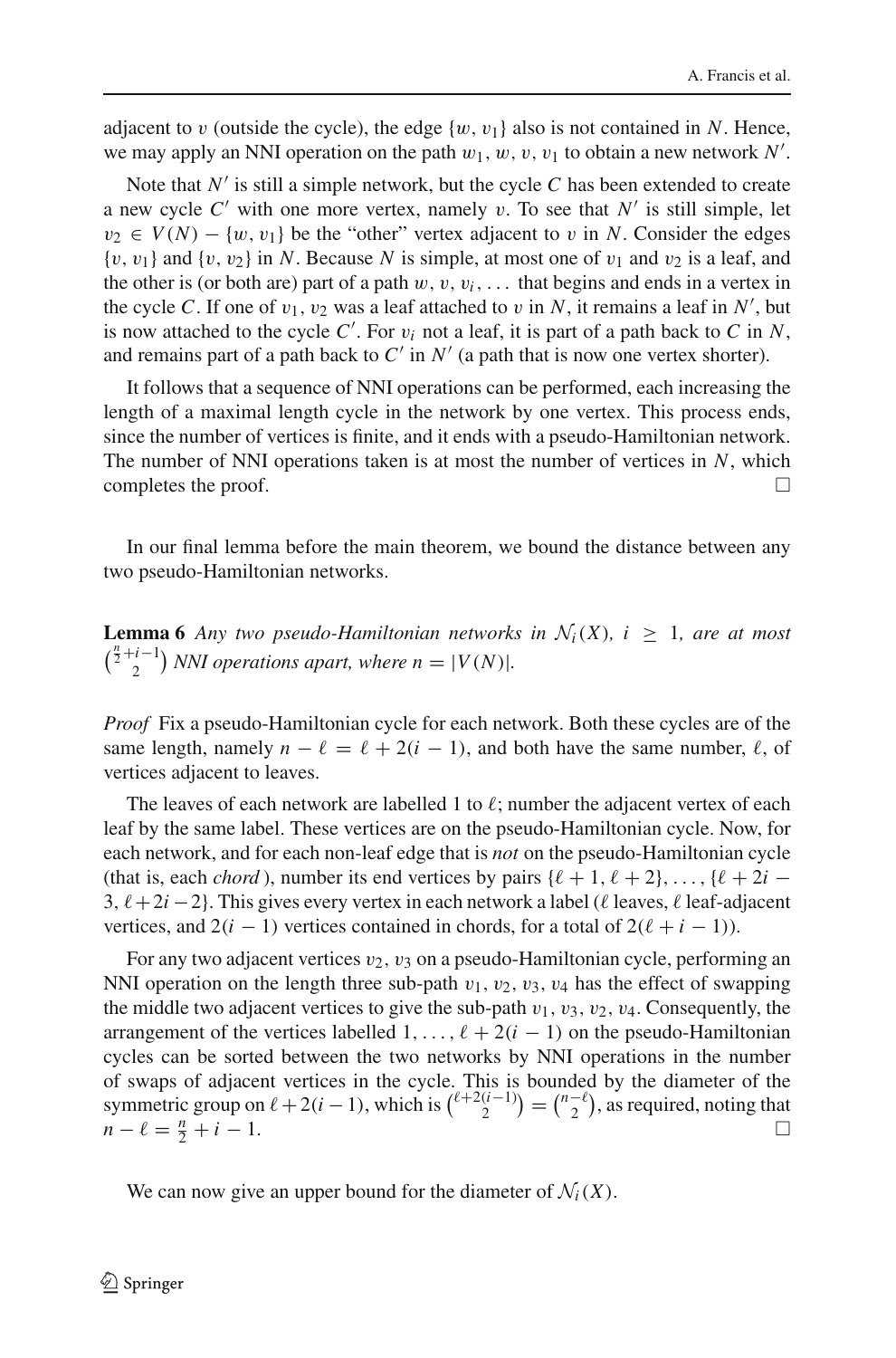**Theorem 3** *The diameter*  $\Delta_i$  *of*  $\mathcal{N}_i(X)$ *, with*  $i \geq 1$ *, is bounded above by a term of order n*2*. More precisely, we have*

$$
\Delta_i \le 3n + \binom{\frac{n}{2} + i - 1}{2} - 2.
$$

*Proof* By Lemmas 5.2 and 5.3, any network in tier  $i \ge 1$  can be transformed into a pseudo-Hamiltonian network in at most  $\frac{n}{2} - 1 + n$  steps:  $\frac{n}{2} - 1 = \ell + i - 3$  to become simple and *n* to become pseudo-Hamiltonian. So given any two networks in  $N_i(X)$ , they can be both made pseudo-Hamiltonian in a total of  $3n - 2$  steps, and, by Lemma [6,](#page-13-1) one can be transformed to the other in  $\binom{\frac{n}{2}+i-1}{2}$  steps.  $□$ 

Note that the same bound for  $i = 0$  follows immediately from [Li et al.](#page-19-10) [\(1996\)](#page-19-10) (where the bound is better than in this statement, being essentially  $\ell \log \ell$ ).

<span id="page-14-0"></span>We can use Theorem [3](#page-13-0) to find an upper bound for the distance between *any* pair of networks in  $\mathcal{N}(X)$ , irrespective of tier.

**Corollary 4** *Let*  $N, N' \in \mathcal{N}(X)$ *, with*  $N \in \mathcal{N}_i(X)$  *and*  $N' \in \mathcal{N}_i(X)$ *. Suppose without loss of generality that*  $0 \le i \le j$ .

*Then*

$$
d_{\mathcal{N}(X)}(N, N') \le 6\ell + 7j - i - 8 + {\ell + 2j - 2 \choose 2}.
$$

*Proof* By performing *j* − *i* triangle operations starting with *N* we can create a network  $N''$  in tier *j*. The distance from  $N''$  to  $N'$  is bounded above by the diameter bound  $\Delta_i$  given in Theorem [3](#page-13-0) (in which *n* is the number of vertices of a network in tier *j*, namely  $n = 2(\ell + j - 1)$ ). Hence, the distance from *N* to *N'* is at most  $j - i + \Delta_j$ , and

$$
j - i + \Delta_j \le j - i + 3n + {\binom{\frac{n}{2} + j - 1}{2}} - 2
$$
  
=  $j - i + 6(\ell + j - 1) + {\binom{(\ell + j - 1) + j - 1}{2}} - 2$   
=  $6\ell + 7j - i - 8 + {\binom{\ell + 2j - 2}{2}}$ 

as required.  $\Box$ 

#### <span id="page-14-1"></span>**6 SPR and TBR operations**

In this section, we define "subtree prune and regraft" (SPR) and "tree bisection and regraft" (TBR) operations on network space  $\mathcal{N}_i(X)$ ,  $i \geq 1$ . We extend the results of the previous sections on NNI operations to these operations on network space in Sect. [7.](#page-16-0)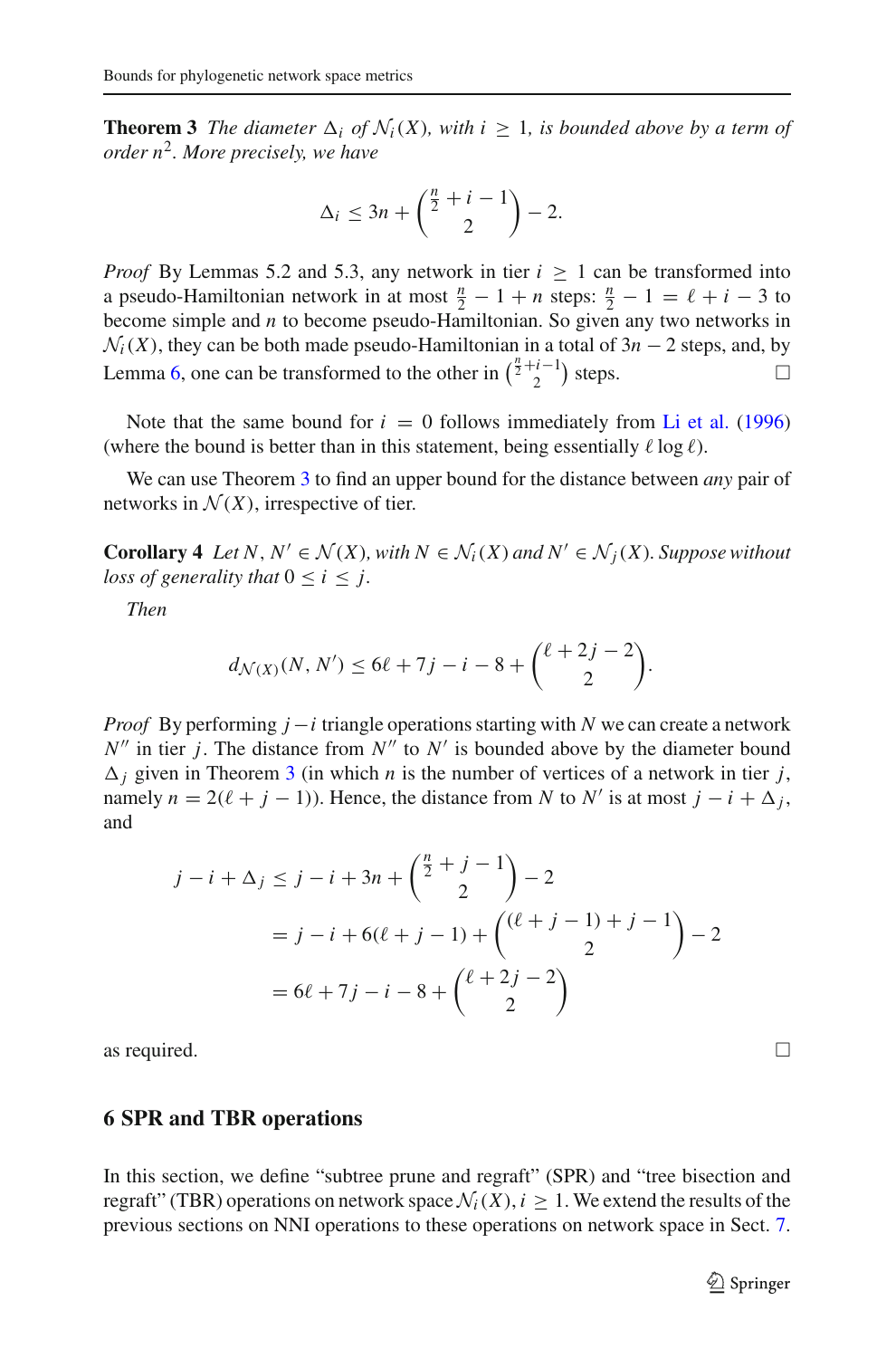

<span id="page-15-3"></span>**Fig. 6** Example of an SPR operation. The operation is applied on *e*

To state these definitions for some network  $N \in \mathcal{N}(X)$ , let  $v, w \in V(N)$  such that v is of degree 3. Assume that  $e = \{v, w\}$  is an edge in N, but that  $\{v_1, v_2\}$  is not an edge in *N*, where  $v_1$ ,  $v_2$  are the vertices other than w incident to v in *N* (Fig. [6\)](#page-15-3).

<span id="page-15-0"></span>**Definition 2** (*SPR operation*) An *SPR operation* on *e* first removes *e* from *N* and then suppresses v (the degree of v is now 2). Next, it attaches a new edge  $\{w, u\}$  to w, where  $u$  is a vertex subdividing an edge  $e'$  of  $N$  not adjacent to  $e$ . In case  $e$  is a cut-edge of  $N$  then we also require that  $e'$  is contained in the connected component not containing w.

<span id="page-15-1"></span>**Definition 3** (*TBR operation*) Assume that w is such that the degree of w is also 3 and that  $\{w_1, w_2\}$  is not an edge in *N* where  $w_1, w_2 \in V(N) - \{v\}$  are the other two vertices in *N* incident with w. A *TBR operation* on  $e = \{v, w\}$  deletes the edge, suppressing the resulting degree 2 vertices  $v$  and  $w$ , and adds a new edge on  $N$  between a subdivision vertex of an edge  $e_1$  and a subdivision vertex of a further edge  $e_2$  of *N*. In case *e* is again a cut-edge of *N*, we also require that  $e_1$  and  $e_2$  are contained in distinct connected components.

Note that in [Batagelj](#page-19-13) [\(1981\)](#page-19-13) similar operations are defined on cubic graphs (see generating rules P1–P10).

It is straightforward to check that in network space each SPR operation is a TBR operation. Moreover, each NNI operation is also an SPR operation by noting that an NNI operation on a path  $v_1, v_2, v_3, v_4$  results in a network that can be obtained from an SPR operation on  $\{v_3, v_4\}$ . So we state the following without proof.

<span id="page-15-2"></span>**Lemma 7** *NNI*  $\subseteq$  *SPR*  $\subseteq$  *TBR.* 

We will write  $d_{\Theta}$  for the distance under the operation  $\Theta$ , for  $\Theta \in \{NNI, SPR, TBR\}$ . Note that these are distances *within* a tier, since each operation  $\Theta$  is an operation that remains in a fixed tier. We have already noted in Sect. [2](#page-3-0) that  $d_{NNI}$  is a metric and, in view of the last lemma, it is straight-forward to check that the same also holds for  $d_{SPR}$  and  $d_{TRR}$ .

<span id="page-15-4"></span>In fact any TBR operation can be done by just two SPR operations, giving the following relationship among corresponding distances: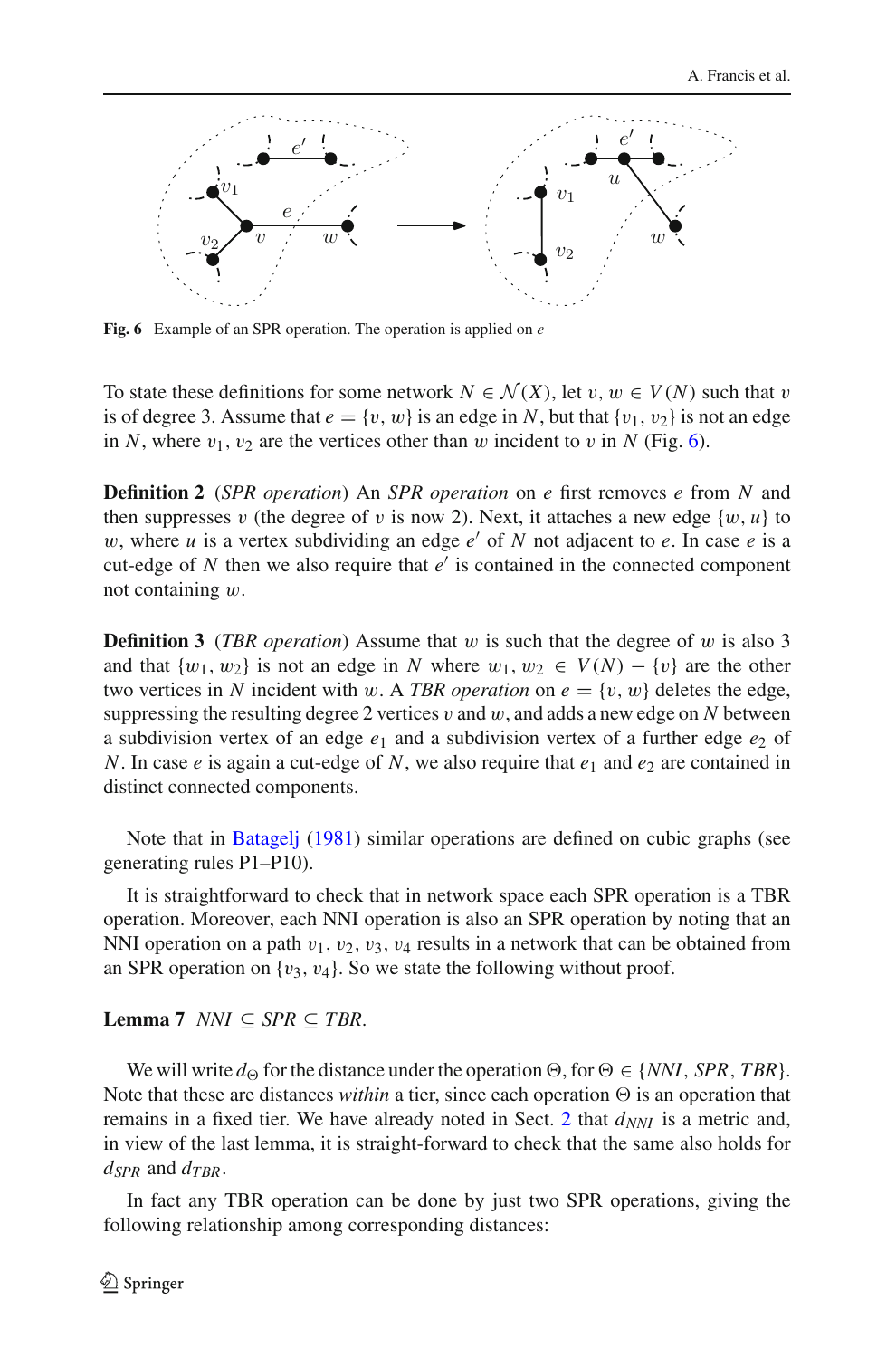**Lemma 8** *The SPR distance*  $d_{SPR}(N, N') \leq 2d_{TBR}(N, N')$ *, the TBR distance, for networks*  $N, N' \in \mathcal{N}_i(X)$ .

*Proof* Each TBR operation on an edge *e* of a network  $N \in \mathcal{N}(X)$  can be performed by a pair of SPR operations where in the first SPR operation the role of  $v$  is played by one of the two vertices incident with *e* and, in the second, that role is played by the other vertex incident with *e*. -

#### <span id="page-16-0"></span>**7 Upper and lower bounds on the SPR and TBR diameters of**  $\mathcal{N}_i(X)$

We write  $\mathcal{N}_i^{\Theta}(X)$  for the space of networks in tier *i* under the operation  $\Theta \in$ {*NNI*, *SPR*, *TBR*}, and write  $\Delta_i^{\Theta}(n)$  for the diameter of  $\mathcal{N}_i^{\Theta}(X)$  with  $n = |X|$ .

When  $i = 0$ ,  $\mathcal{N}_0(X)$  is the set of phylogenetic trees on *X* and Ding et al. [\(2011,](#page-19-14) Theorem 1.1) obtained the following bounds for  $\Delta_0^{TBR}$  and  $\Delta_0^{SPR}$ :

$$
\frac{n}{2} - \sqrt{2n} \le \Delta_0^{TBR}(n) \le \Delta_0^{SPR}(n) \le \frac{n-1}{2} - \frac{\sqrt{n-2}}{2\sqrt{2}}
$$

for  $n \geq 6$ . Therefore in this section we focus on the bounds for  $i \geq 1$ .

The number of SPR operations from any given network *N* in tier  $i > 2$  can be given an upper bound as follows.

First, there is the number of edges one may choose for the operation. The number of edges is half the total degree, which is  $3n - 2\ell$  (each vertex has degree 3 except the leaves, which have degree 1). Note,  $3n - 2\ell = 2(n + i - 1)$ , and so the number of edges is  $n + i - 1$ .

Each edge *e* has two end vertices that may be chosen to be detached, and then one may regraft *e* on to any edge except *e* itself and the edges still incident to it:  $n + i - 4$ choices.

Thus there are at most

$$
2(n+i-1)(n+i-4)
$$

networks reachable from any network in  $\mathcal{N}_i(X)$  by applying one SPR operation.

Setting  $d = \Delta_i^{SPR}(n)$ , following the previous logic of Sect. [4,](#page-9-0) we have that the number of networks in  $\mathcal{N}_i(X)$  is at most  $(2(n+i-1)(n+i-4))^d$ , and so we have

$$
(2(n+i-1)(n+i-4))^d \ge \frac{\sqrt{2\pi}(\frac{1}{2}n-2)^{\frac{1}{2}n-\frac{3}{2}}}{e^{\frac{1}{2}n-i}(i-1)^{i-\frac{1}{2}}}
$$

using the calculation in the proof of Theorem [2.](#page-10-0) Taking natural logs:

$$
d \left[ \ln 2 + \ln(n + i - 1) + \ln(n + i - 4) \right] \ge \frac{1}{2}(n - 3) \ln \left( \frac{n}{2} - 2 \right) -\frac{1}{2}(2i - 1) \ln(i - 1) - \frac{1}{2}(n - 2i).
$$

 $\mathcal{D}$  Springer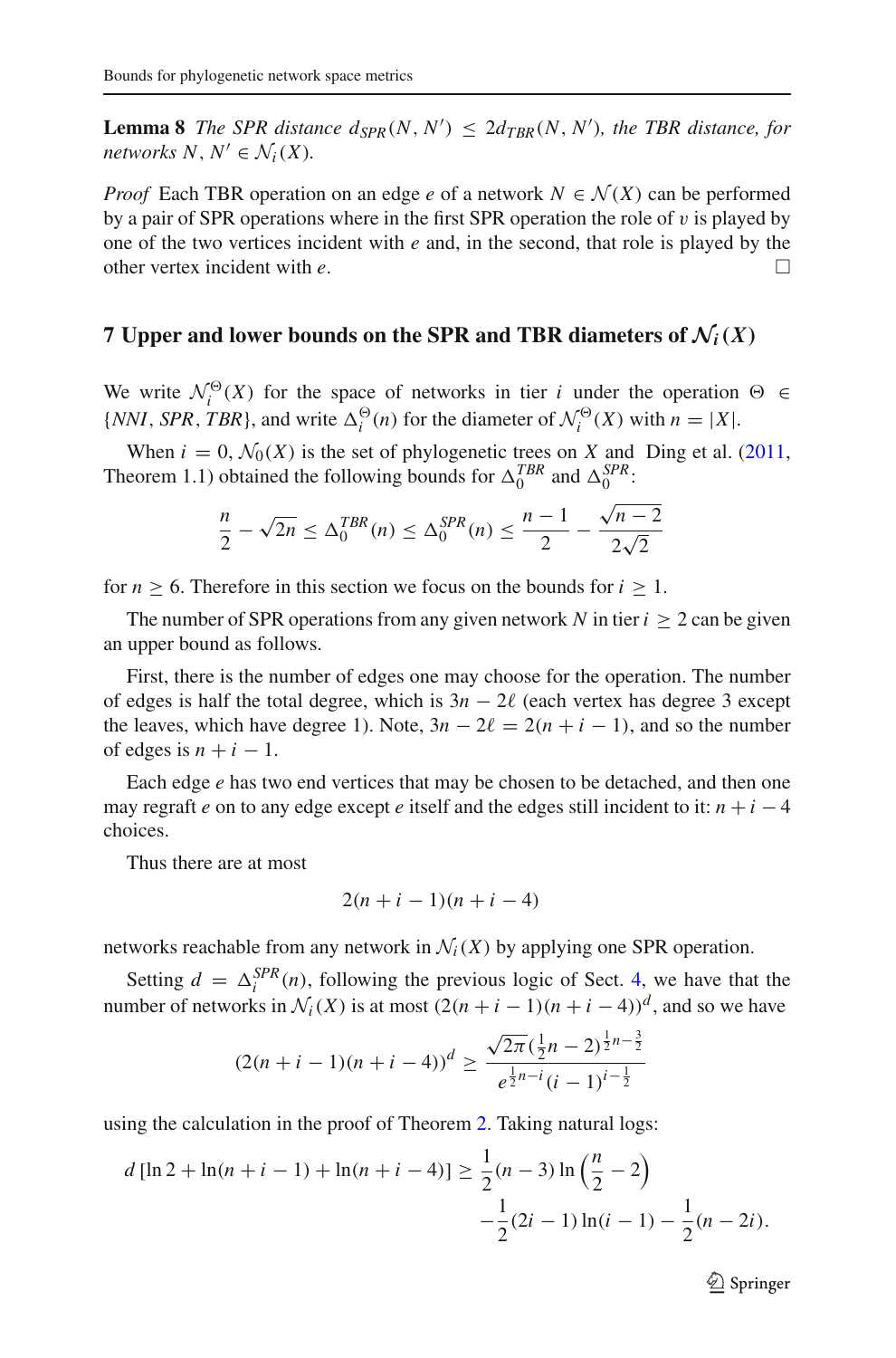Therefore,

$$
\Delta_i^{SPR}(n) \ge \frac{(n-3)\ln\left(\frac{n}{2}-2\right) - (2i-1)\ln(i-1) - (n-2i)}{2(\ln 2 + \ln(n+i-1) + \ln(n+i-4))}
$$

$$
\ge \frac{(n-3)\ln\left(\frac{n}{2}-2\right) - (2i-1)\ln(i-1) - (n-2i)}{4\ln 2(n+i)}.
$$

This lower bound on the diameter  $\Delta_i^{SPR}$  gives us one for the TBR diameter:

**Proposition 4** *For i*  $> 1$  *and n*  $> 6$ *, we have* 

$$
\Delta_i^{TBR}(n) \ge \frac{1}{2} \Delta_i^{SPR}(n) \ge \frac{(n-3)\ln(\frac{n}{2}-2) - (2i-1)\ln(i-1) - (n-2i)}{8\ln 2(n+i)}.
$$

*Here we use*  $\ln 0 = 0$ .

*Proof* The first inequality follows from Lemma [8.](#page-15-4) The secondary inequality follows from the argument before the proposition for  $i > 1$ . When  $i = 1$ , it holds for  $n = 6$ , and the case  $n > 6$  (and hence  $\ell > 3$ ) can be established in a similar way to that of  $i > 1$  by using Corollary [3.](#page-10-2)

To obtain upper bounds for  $\Delta_i^{SPR}$  and  $\Delta_i^{TBR}$ , we can similarly follow our approach from the NNI case.

To move from a phylogenetic network  $N \in \mathcal{N}_i(X)$  to another network  $N' \in \mathcal{N}_i(X)$ , first, convert the phylogenetic networks into pseudo-Hamiltonian forms, *N*<sup>1</sup> and *N* 1. This takes at most 2*n* operations for each network, since that is how many NNI operations it takes (Lemmas [4](#page-12-0) and [5\)](#page-12-1). Combining Lemmas [6](#page-13-1) and [7,](#page-15-2) at most *n*<sup>2</sup> SPR operations are needed to transform  $N_1$  to  $N'_1$ .

This gives an upper bound for the SPR diameter of

$$
\Delta_i^{SPR}(n) \le n^2 + 4n.
$$

Since each SPR operation is also a TBR operation (Lemma [7\)](#page-15-2), the number of TBR operations between any two networks is at most the maximum number of SPR operations. That is,  $d_{TBR} \leq d_{SPR}$ , which gives an upper bound on  $\Delta_i^{TBR}$ . These upper bounds are summarized as follows:

#### <span id="page-17-0"></span>**Proposition 5**

$$
\Delta_i^{TBR}(n) \leq \Delta_i^{SPR}(n) \leq n^2 + 4n.
$$

Both upper bounds in Proposition [5](#page-17-0) could be improved by an improvement on the upper bound for the number of SPR moves required to move between two pseudo-Hamiltonian networks. Whether that bound of  $n^2$  can be improved is a question that may be of independent interest.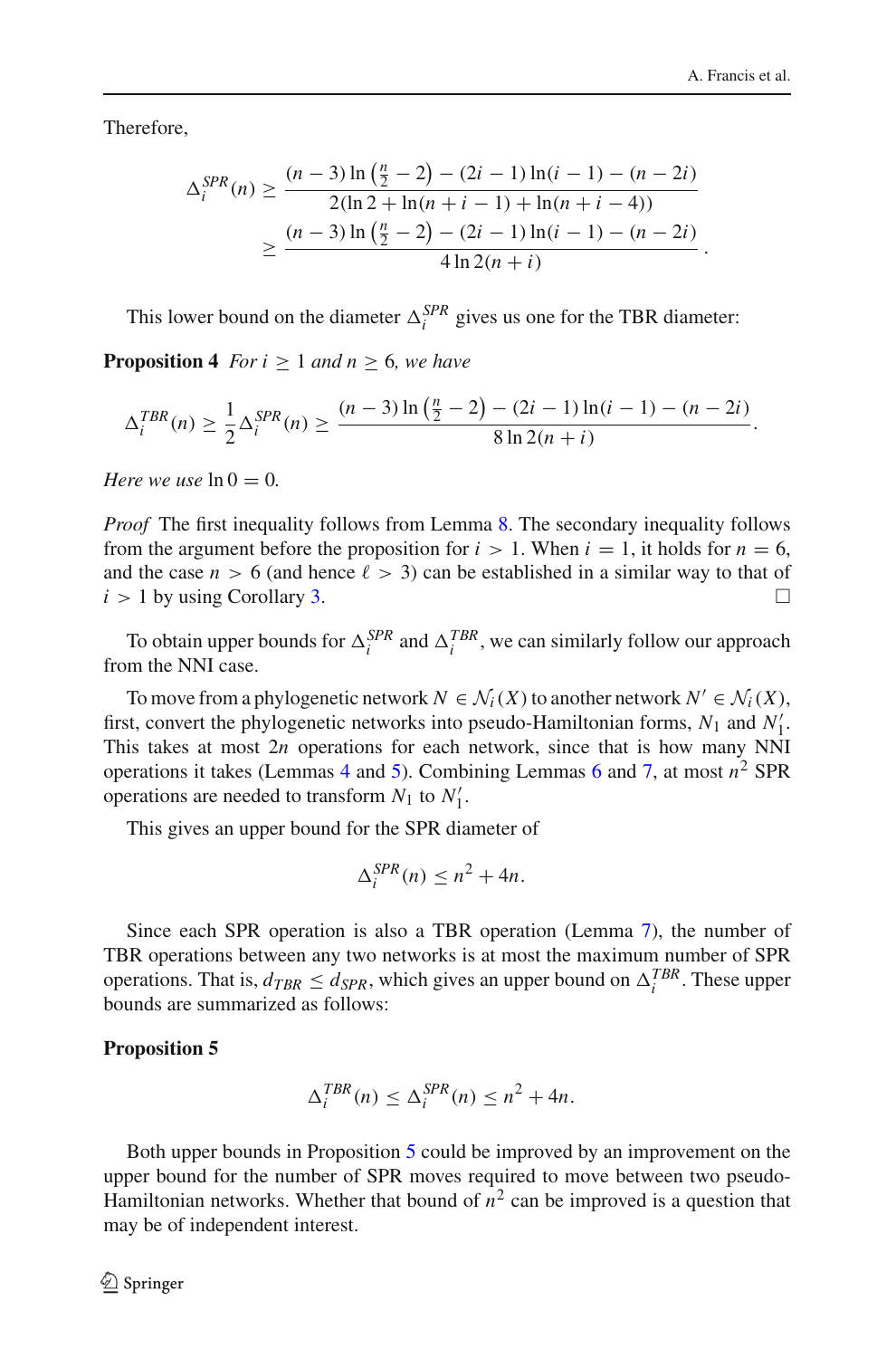### <span id="page-18-0"></span>**8 Discussion**

In this paper, we have presented upper and lower bounds for the diameter of the metric *d* $\Theta$  on  $\mathcal{N}_i^{\Theta}(X)$ ,  $\Theta$  ∈ {*NNI*, *SPR*, *TBR*}. It would be interesting to know if these bounds can be improved upon and how close they are to being sharp. We suspect that the lower bound given in Theorem [2](#page-10-0) could be improved by finding a larger lower bound for the number of networks in  $\mathcal{N}_i(X)$  than the one given in Corollary [2,](#page-8-0) but have not been able to show this.

It would also be of interest to obtain a deeper understanding of the relationship between the structure of the space  $\mathcal{N}(X)$  under  $d_{\Theta}$  and the subspace obtained by restricting  $d_{\Theta}$  to  $\mathcal{N}_i^{\Theta}(X), i \geq 0$ . For example, it is clear that  $\mathcal{N}_i^{\Theta}(X)$  is not an isometric subspace of  $\mathcal{N}(X)$  under the metric  $d_{\Theta}$  for  $i \geq 1$ , by virtue of the following example. Take a network N in tier *i*, and use the triangle operation to blow up a vertex  $v$ , giving a new network  $N'$  in tier  $i + 1$ . Now repeat this operation on N but this time use the triangle operation on a different vertex  $w \neq v$ , to get a different network N'' in tier  $i + 1$ . The distance between *N'* and *N''* in  $\mathcal{N}(X)$  is 2, through two judicious uses of the triangle operation. But the distance between them staying within tier  $i + 1$  is strictly greater than 2, regardless of which operation of NNI, SPR or TBR is used.

In this paper we have considered unrooted networks. However, it would be very interesting to see how our results could be extended to rooted networks. Some results concerning spaces of rooted networks are presented in [Radice](#page-19-15) [\(2011](#page-19-15)) and in [Nakhleh](#page-19-16) [\(2010\)](#page-19-16). However, it is still necessary to define operation-based metrics on these spaces, and previous work on spaces of level-1 rooted networks in [Huber et al.\(2016a](#page-19-17)) suggests that this could be quite technical. Moreover, to find diameter bounds on the resulting space of rooted network metrics such as the one given in Theorem[2,](#page-10-0) it may be necessary either to introduce a new approach for dealing with graph grammars arising from directed graphs (which are not considered in [Sleator et al. 1992](#page-19-11)), or to avoid this method of proof completely.

There are also some interesting computational questions concerning the metrics  $d_{\Theta}$ . For example, what is the computational complexity of computing  $d_{\Theta}$ ? Note that the NNI, SPR and TBR distance are all NP-complete to compute (cf. [DasGupta et al.](#page-19-9) [1997;](#page-19-9) [Hickey et al. 2008;](#page-19-18) [Allen and Steel 2001\)](#page-19-12). In light of this fact, it is likely that the metric  $d_{\Theta}$  is also NP-complete to compute. One way to show this could be to prove that  $\mathcal{N}_0^{\Theta}(X)$  (i.e. tree-space) is an isometric subgraph of  $\mathcal{N}^{\Theta}(X)$  under  $d_{\Theta}$ , which is a special case of the problem mentioned above.

In this paper we have considered discrete spaces of networks. However, it would be interesting to define and study continuous variants of these spaces. Continuous tree-spaces have been defined and studied by [Billera et al.](#page-19-7) [\(2001](#page-19-7)), and arise since realvalued edge-lengths are often assigned to phylogenetic trees. How should we formally define continuous spaces of networks with edge-weights and metrics on these spaces, and what are their properties? Note that recently a definition for a continuous space of unrooted networks has been proposed in [Devadoss and Petti](#page-19-19) [\(2016\)](#page-19-19), and shown to have interesting geometric properties.